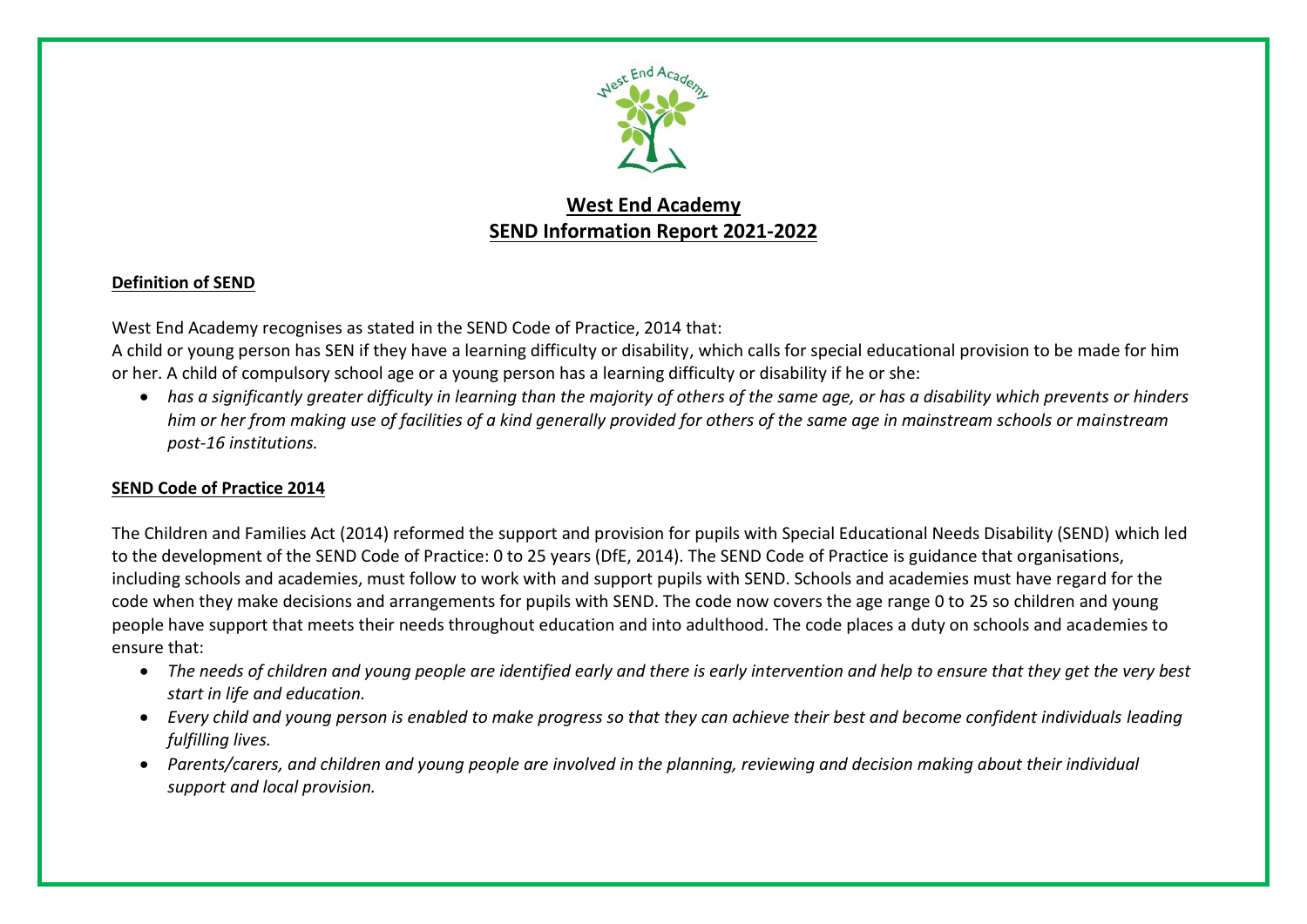#### **Inclusion and Special Educational Needs and Disability (SEND)**

- Children and young people with Special Educational Needs and Disability (SEND) all have learning difficulties or disabilities that make it harder for them to learn than most children and young people of the same age. These children and young people may need extra or different help from that given to others. Many children and young people will have SEND of some kind at some time during their education. West End Academy can help most children and young people succeed with some changes in lessons but some children and young people will need extra help for some or all of their time in education and training.
- Parents/carers, and children and young people are given advice and support to enable them to take part in discussions and decision making and are involved in regular review of progress towards outcomes, evaluation of support and planned next steps.
- There is a joined up approach and external agencies, health, education and social care services work together to provide high quality support for children and young people with SEND and their families.
- There is a focus on inclusive practice and removing barriers to learning.
- Children and young people with SEND are supported to enable them to succeed in education and make a successful transition to adulthood.

#### **Policies and Legislation**

This School Information Report is written with reference to the following government legislation:

- SEND Code of Practice 2014
- Children and Families Act 2014
- The Special Educational Needs and Disability Regulations 2014
- The Special Educational Needs (Personal Budgets) Regulations 2014
- The Special Educational Needs and Disability (Detained Persons) Regulations 2015
- Reasonable adjustments for disabled pupils 2012
- Data Protection Act 2018
- Equality Act 2010
- Keeping Children Safe in Education 2018
- Guidance for safer working practice for those working with children and young people in education settings 2015

To see our SEND Policy and other related polices please visit - <https://west-endacademy.org/policies/> Documents will be supplied on request.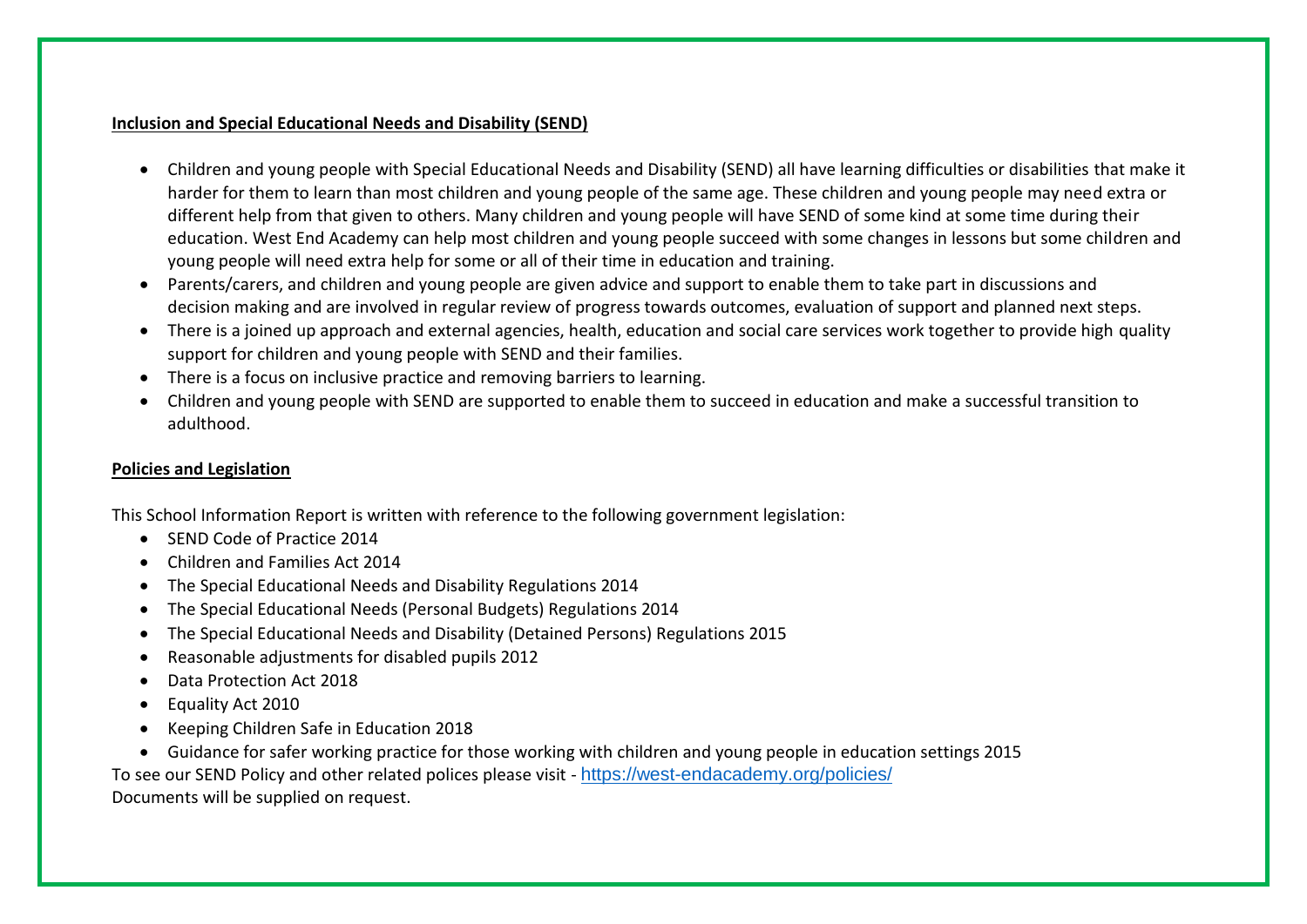#### **Wakefield Local Offer**

Every Local Authority across England must publish a local offer, which outlines the support that is available for local children and young people with SEND, and their families. This information is held in a central place and provides information about the guidance and advice available across education, health and social care in the local area for children and young people with SEND. The local offer will include up-to-date information about the available services and how to access them.

As an Academy, we want to ensure that parents/carers and other partners are able to have clear and transparent information about the provision, services and support we provide for pupils with SEND. Below is information that you may find helpful about how we support pupils with SEND and their families.

For links to the Wakefield Local Offer parents/carers can access the website at<http://wakefield.mylocaloffer.org/Home>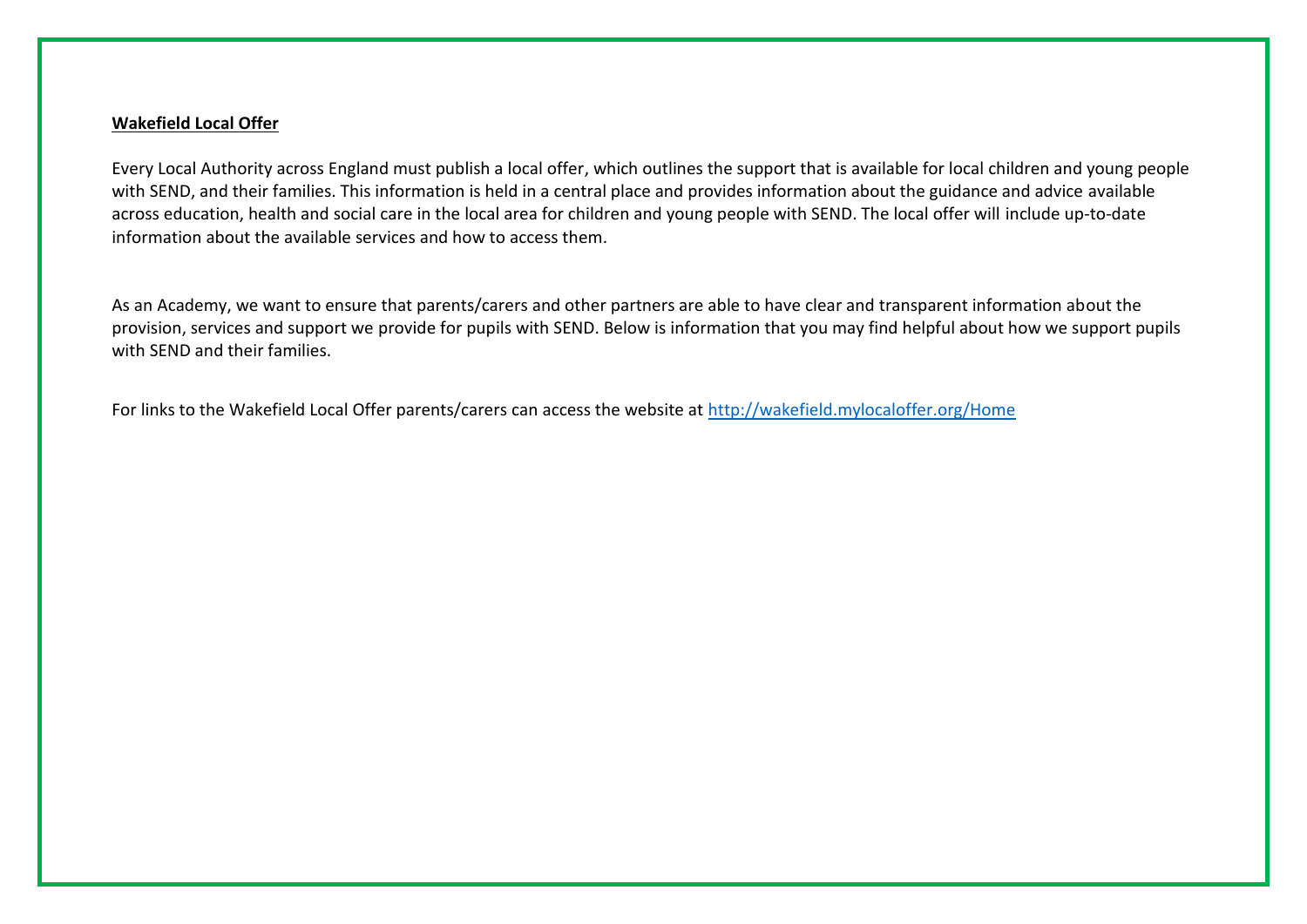| <b>Key Information</b>         |                                                                                                                                                                                                                       |  |  |
|--------------------------------|-----------------------------------------------------------------------------------------------------------------------------------------------------------------------------------------------------------------------|--|--|
|                                | Address: West End Academy, Regent Street, Hemsworth, Pontefract, West Yorkshire, WF9 4QJ                                                                                                                              |  |  |
| Head Teacher: Mr Chris Johnson |                                                                                                                                                                                                                       |  |  |
|                                | <b>SENCO:</b> Miss Laura Fidler                                                                                                                                                                                       |  |  |
|                                | Email: westendadmin@watertonacademytrust.org                                                                                                                                                                          |  |  |
| Telephone: 01977 616 732       |                                                                                                                                                                                                                       |  |  |
|                                | Website: https://west-endacademy.org/                                                                                                                                                                                 |  |  |
| Age Group: 3-11                |                                                                                                                                                                                                                       |  |  |
|                                | Category of Education Provision: Nursery, Primary Academy                                                                                                                                                             |  |  |
|                                | Educational Provision Accessibility: Monday - Friday                                                                                                                                                                  |  |  |
|                                | Link to current SEND policy: https://west-endacademy.org/policies/                                                                                                                                                    |  |  |
|                                | Link to current Medical Conditions policy: https://west-endacademy.org/send-special-educational-needs-and-disabilities/                                                                                               |  |  |
|                                | Link to current Disability Equality policy: https://west-endacademy.org/policies/                                                                                                                                     |  |  |
|                                | Link to current Accessibility Plan: https://west-endacademy.org/policies/                                                                                                                                             |  |  |
|                                | Link to current Safeguarding policy: https://west-endacademy.org/policies/                                                                                                                                            |  |  |
|                                | Link to current Complaints procedure policy: https://west-endacademy.org/policies/                                                                                                                                    |  |  |
|                                |                                                                                                                                                                                                                       |  |  |
|                                |                                                                                                                                                                                                                       |  |  |
|                                | How will West End Academy support children with Special Educational Needs and Disabilities (SEND)?                                                                                                                    |  |  |
|                                |                                                                                                                                                                                                                       |  |  |
| <b>Ethos</b>                   | Our vision at West End Academy is for all our children to be "Learning and Growing Together".                                                                                                                         |  |  |
|                                | We believe this is crucial if every child is to be successful at school and the importance of working as a team in order to                                                                                           |  |  |
|                                | achieve great results is always promoted throughout school life.                                                                                                                                                      |  |  |
|                                |                                                                                                                                                                                                                       |  |  |
|                                |                                                                                                                                                                                                                       |  |  |
|                                | We are committed to improving the quality of the educational provision for all our children, which will enable them to reach                                                                                          |  |  |
|                                | their full potential and attain the levels of knowledge, understanding and skills that society demands for their future lives.                                                                                        |  |  |
|                                | It is our responsibility to nurture our children whatever their educational need and to encourage each child to achieve their                                                                                         |  |  |
| <b>SENCO</b>                   | potential, not only intellectually, but also physically, creatively, emotionally and socially.<br>The Academy has a named coordinator of SEND, Laura Fidler, who makes decisions and develops support for pupils with |  |  |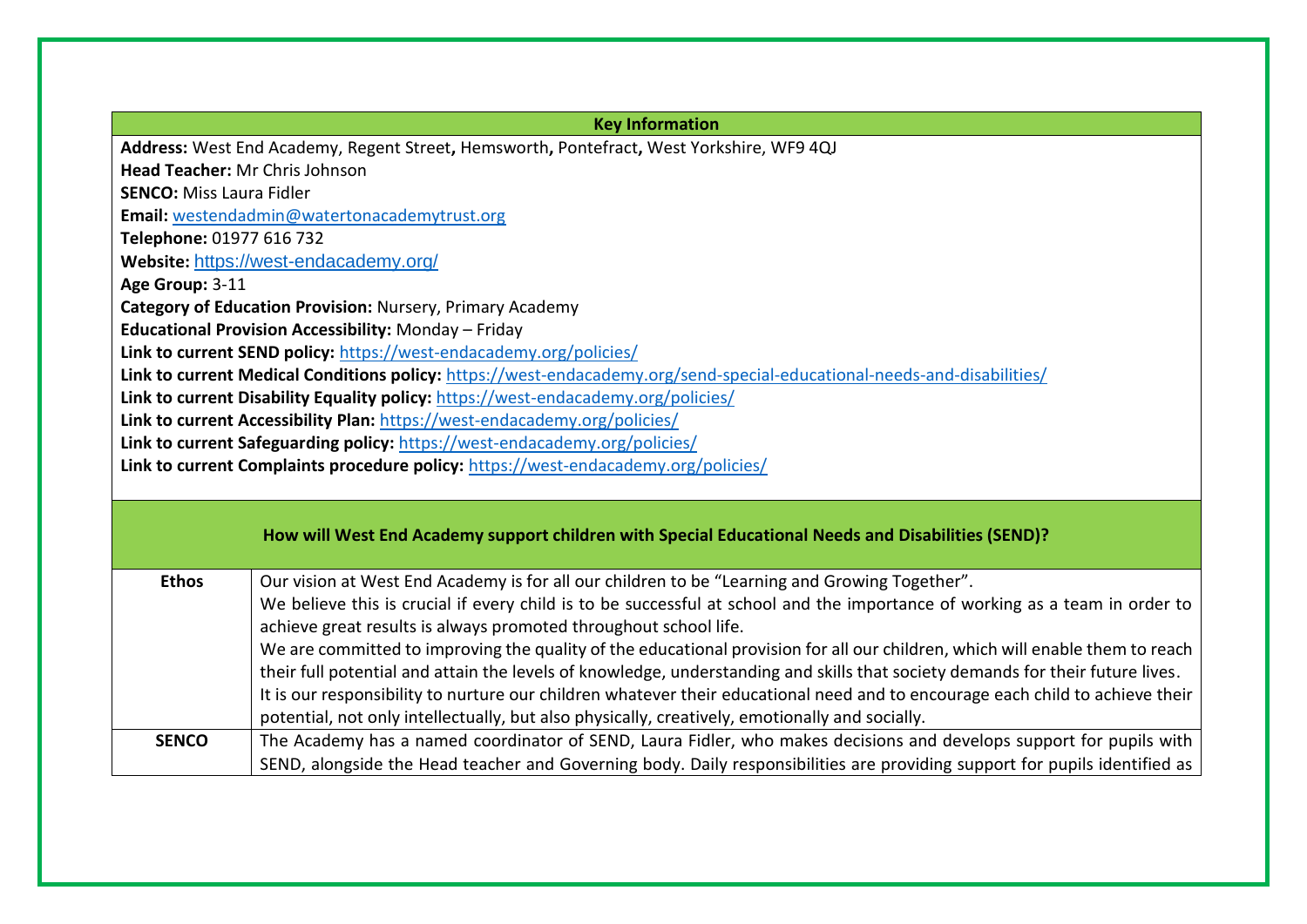|                                | SEND, including those with Education Health and Care plans, and their families. This member of staff is also responsible for<br>communicating with parents/carers of pupils with SEND and external agencies who may offer support.                                                                                                                                                                                                                                                                                                                                                                                                  |  |  |
|--------------------------------|-------------------------------------------------------------------------------------------------------------------------------------------------------------------------------------------------------------------------------------------------------------------------------------------------------------------------------------------------------------------------------------------------------------------------------------------------------------------------------------------------------------------------------------------------------------------------------------------------------------------------------------|--|--|
| <b>Policies</b>                | The following policies are reviewed annually and are available to view in school and on our school website under the<br>'policies' section:<br>Special Educational Needs and Disability (SEND)<br>$\bullet$<br><b>Accessibility Plan</b><br>$\bullet$<br><b>Disability and Equality Policy</b><br><b>Medical Conditions Policy</b><br>$\bullet$                                                                                                                                                                                                                                                                                     |  |  |
| <b>Types of</b><br><b>SEND</b> | • Safeguarding Policy<br>There are four broad areas of need as identified in the Code of Practice (2014) which West End Academy supports are:<br>1. Communication and interaction (for example Autistic Spectrum Conditions (ASC) or speech and language difficulties)                                                                                                                                                                                                                                                                                                                                                              |  |  |
|                                | <b>ASC</b><br>Pupils with ASC may find it difficult to:<br>- understand and use non-verbal and verbal communication<br>- understand social behaviour, which affects their ability to interact with peers and adults<br>- think and behave flexibly, which may be shown in restricted, obsessional or repetitive activities.                                                                                                                                                                                                                                                                                                         |  |  |
|                                | Speech and Language<br>Children and young people may have a range of difficulties with speech and language, some of which may resolve as the<br>pupil develops. Tis difficulties could be:<br>- to their production of speech.<br>- it may be hard to find the right words or to join them together meaningfully in expressive language.<br>- problems in communicating through speech and may find it hard to acquire language and express thoughts and ideas<br>- difficulties or delays in understanding or responding to verbal cues from others, or in understanding and using appropriate<br>language for social interaction. |  |  |
|                                | 2. Cognition and learning                                                                                                                                                                                                                                                                                                                                                                                                                                                                                                                                                                                                           |  |  |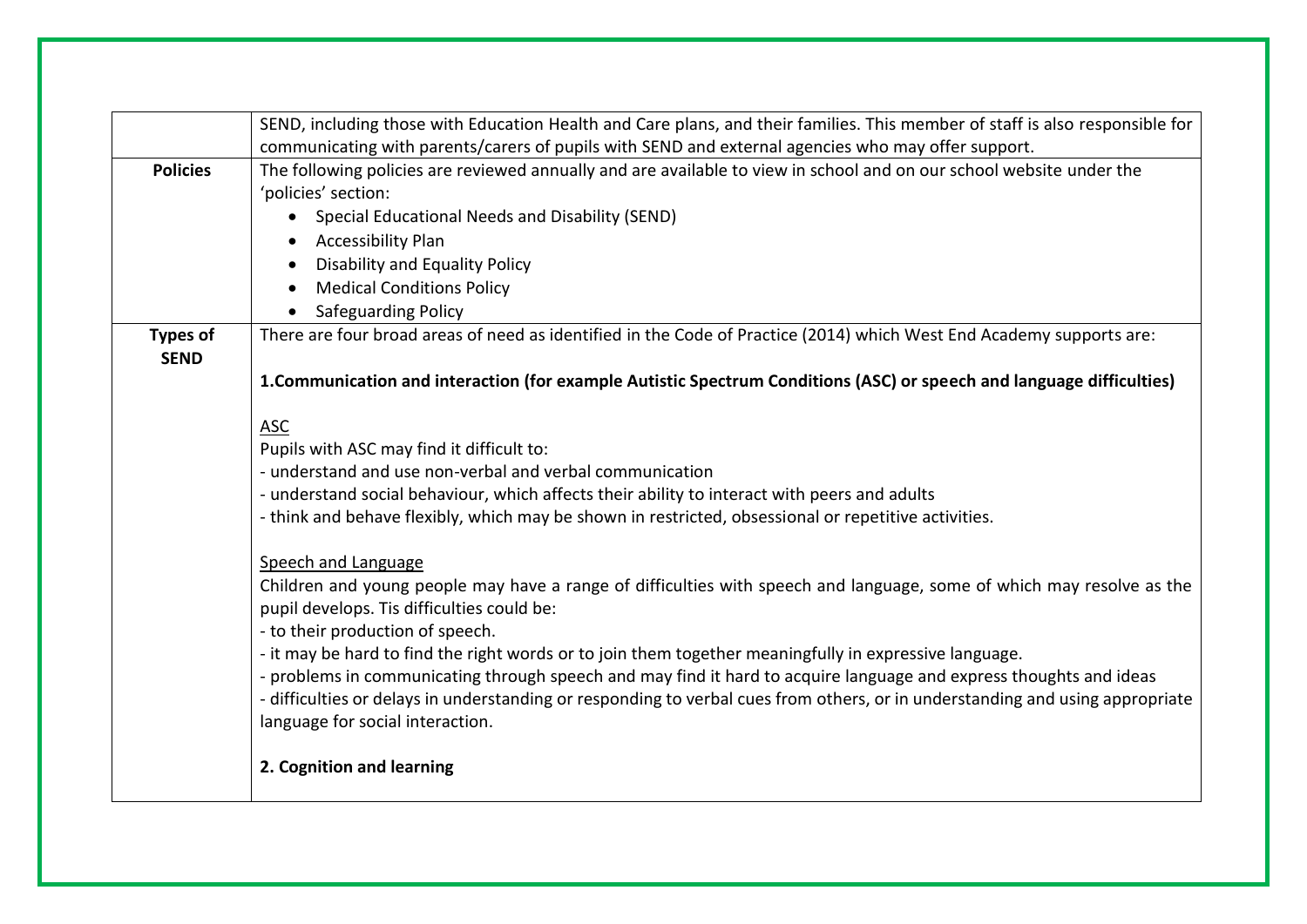(for example dyslexia, dyspraxia, dyscalculia)

#### Attention deficit hyperactivity disorder (ADHD)

Attention Deficit Hyperactivity can seriously affect a pupil's concentration, behaviour and learning. They will often feel easily bored, may be distracted by others and sounds and sights, be impulsive and find it hard to focus in lessons.

#### Moderate Learning Difficulty (MLD)

Pupils with MLDs will have attainment significantly below expected levels in most areas of the curriculum despite appropriate interventions. Pupils with MLDs have much greater difficulty than their peers in basic literacy and numeracy skills and in understanding concepts. They may also have an associated speech and language delay, low self-esteem, low levels of concentration and under-developed social skills.

### Profound and Multiple Learning Difficulty (PMLD)

Pupils with PMLD have complex learning needs. In addition to very severe learning difficulties, pupils have other significant difficulties such as physical disabilities, sensory impairment or a severe medical condition.

#### Severe Learning Difficulty (SLD)

Pupils with SLD have significant intellectual or cognitive impairments. This has a major effect on their ability to participate in the curriculum without support. They may also have difficulties in mobility and co-ordination, communication and perception and self-help skills.

## Specific Learning Difficulty (SpLD)

"A child or a young person with a Specific Learning Difficulty (SpLD) may have difficulty with one or more aspects of learning. This includes a range of conditions such as dyslexia (difficulties with reading and spelling); dyscalculia (maths); dyspraxia (coordination) and dysgraphia (writing)." (2013 SEN Code of Practice)

## **3. Social, Emotional and Mental Health (SEMH)**

(for example anxiety, attachment difficulties, Obsessive Compulsive Disorder)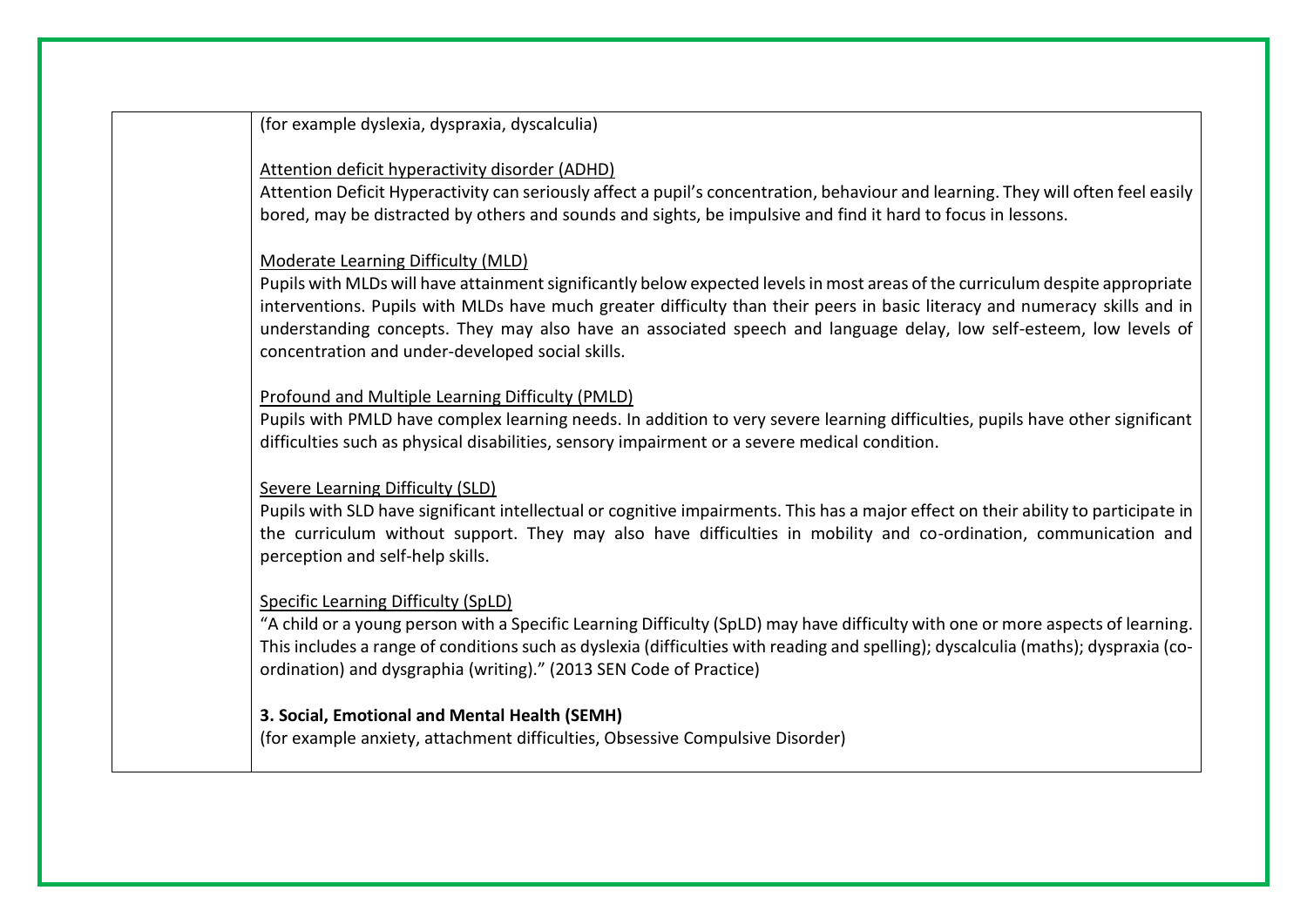Pupils with emotional difficulties include those who may be withdrawn or isolated, hyperactive and lack concentration; those with difficulty with social communication skills and those presenting other difficulties arising other complex needs. These pupils may struggle managing their emotions and building relationships with others which has an impact on their ability to learn.

#### **4. Sensory and/ or physical needs**

(For example hearing impairment or visual impairment)

#### Hearing Impairment (HI)

Pupils HI may have mild hearing loss to those who are profoundly deaf. They cover the whole ability range.

#### Visual Impairment (VI)

A visual impairment is generally defined as an eyesight problem that cannot be corrected by wearing glasses or contact lenses or by surgery. The terms partially sighted, low vision, legally blind, and totally blind are used in the educational context to describe pupils with visual impairments.

#### Multi-Sensory Impairment (MSI)

Pupils with MSI have a combination of visual and hearing difficulties. Many also have additional disabilities but their complex needs mean it may be difficult to ascertain their intellectual abilities.

## Physical Disability (PD)

There is a wide range of physical disabilities Some pupils are able to access the curriculum and learn effectively without additional educational provision. They have a disability but do not have an SEND. For others, the impact on their education may be severe.

Some pupils may have primary SEND needs and additional or complex needs from more than one category.

As an Academy, we will ensure that we are aware of each need and that learning is personalised to ensure that all of these needs are met to enable the pupil to learn. If pupils are significantly falling behind their peers or are making lower than expected progress over a period of time due to barriers to learning, they may be assessed as having SEND. This may be due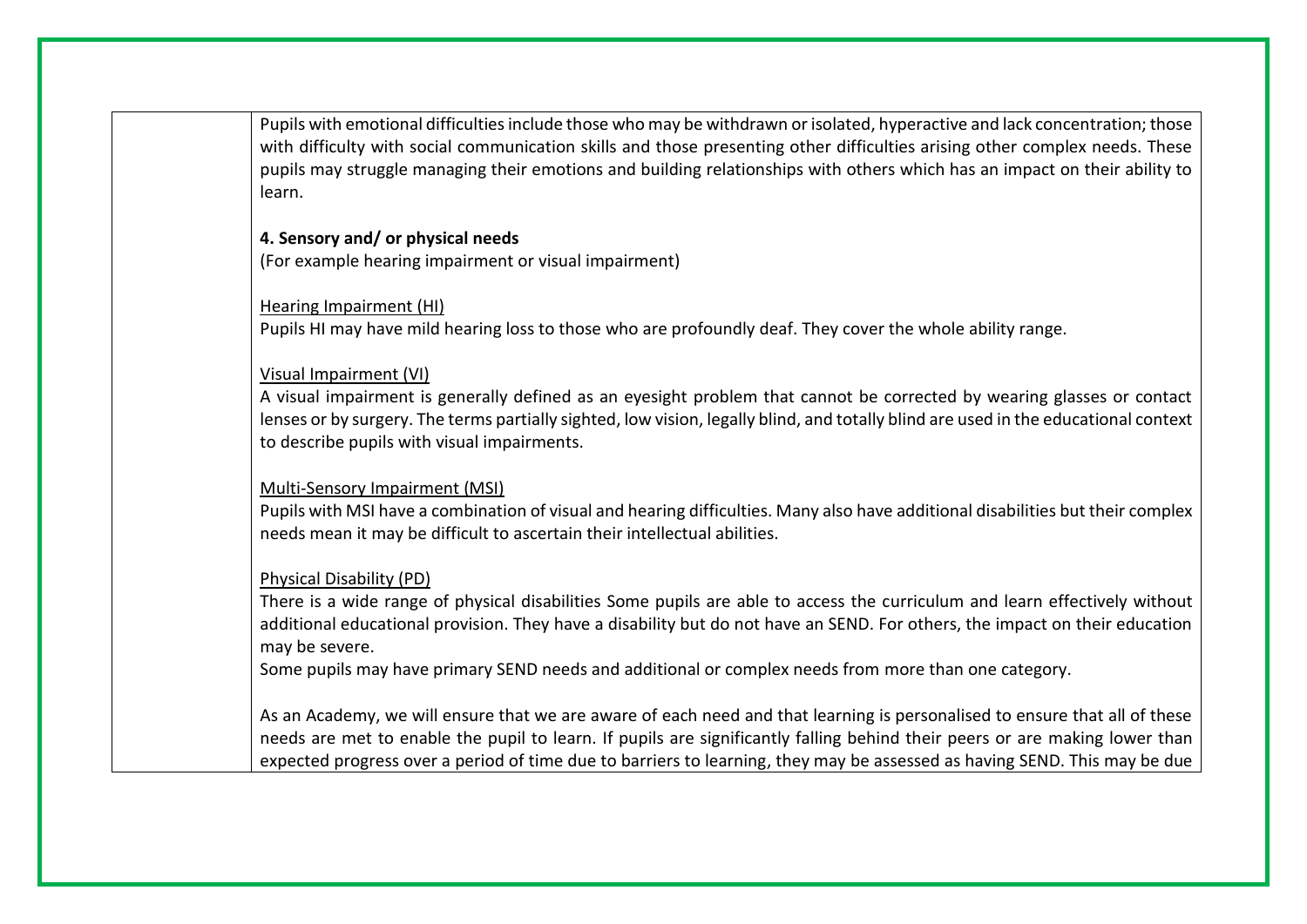|                                                                                                                                   | to the development of fine and gross motor skills, perceptual skills, self-help and care difficulties, cognitive development,                                                                                                                                                                                                                                                                                                                                                                                                                               |                                |  |
|-----------------------------------------------------------------------------------------------------------------------------------|-------------------------------------------------------------------------------------------------------------------------------------------------------------------------------------------------------------------------------------------------------------------------------------------------------------------------------------------------------------------------------------------------------------------------------------------------------------------------------------------------------------------------------------------------------------|--------------------------------|--|
|                                                                                                                                   | difficulties with communication and language, social communication concerns.                                                                                                                                                                                                                                                                                                                                                                                                                                                                                |                                |  |
|                                                                                                                                   | SEND can affect learning in many different ways and pupils may have difficulty with:                                                                                                                                                                                                                                                                                                                                                                                                                                                                        |                                |  |
|                                                                                                                                   | Reading and writing<br>$\bullet$                                                                                                                                                                                                                                                                                                                                                                                                                                                                                                                            |                                |  |
| Numeracy and mathematics<br>$\bullet$<br>Concentration and staying on task, for example attention deficit conditions<br>$\bullet$ |                                                                                                                                                                                                                                                                                                                                                                                                                                                                                                                                                             |                                |  |
|                                                                                                                                   |                                                                                                                                                                                                                                                                                                                                                                                                                                                                                                                                                             | Physical movement<br>$\bullet$ |  |
|                                                                                                                                   | Medical difficulties that affect health and wellbeing<br>$\bullet$                                                                                                                                                                                                                                                                                                                                                                                                                                                                                          |                                |  |
|                                                                                                                                   | Sensory processing, such as hearing or visual impairments<br>$\bullet$                                                                                                                                                                                                                                                                                                                                                                                                                                                                                      |                                |  |
|                                                                                                                                   | Social communication and socialising with others<br>$\bullet$                                                                                                                                                                                                                                                                                                                                                                                                                                                                                               |                                |  |
|                                                                                                                                   | Controlling and managing emotions, such as anger<br>$\bullet$                                                                                                                                                                                                                                                                                                                                                                                                                                                                                               |                                |  |
|                                                                                                                                   | Dealing with anxiety or stress                                                                                                                                                                                                                                                                                                                                                                                                                                                                                                                              |                                |  |
| Identification                                                                                                                    | There is a SEND referral process in place for staff to refer concerns of difficulties to the SENCO. Sometimes pupils may make<br>progress below age expected levels or make limited progress over a long period of time, which could be linked to barriers to<br>learning and SEND. It is the responsibility initially of teachers to identify pupils who have these difficulties. The teacher would<br>then refer to the SENCO so that they could speak to the parents/carers and to the pupil to make assessments and plan the<br>next steps for support. |                                |  |
|                                                                                                                                   | Some children come into school with Special Educational Needs and Disabilities already identified through work with<br>agencies like Speech and Language Therapy. Other children are identified as having Special Educational Needs if they have<br>difficulties that significantly impact on their learning despite access to quality first teaching. A child's particular type of SEND<br>is identified by teachers in liaison with the SENCO, members of the SLT and outer agencies. Children are then placed on a<br>SEND register.                     |                                |  |
|                                                                                                                                   | If a parent is concerned their child needs further support in school, they should speak to their class teacher initially and then<br>the SENCO will assess if further support is needed. This might be in the form of assessments, screening checks, tracking of<br>attainment, observation, advice and support from outer agencies etc.                                                                                                                                                                                                                    |                                |  |
| <b>Curriculum</b>                                                                                                                 | Our school offers an appropriate curriculum that meets specific needs of our pupils, it is designed to engage and excite our                                                                                                                                                                                                                                                                                                                                                                                                                                |                                |  |
| <b>Teaching and</b>                                                                                                               | pupils to ensure that all pupils are able to access the lessons they receive.                                                                                                                                                                                                                                                                                                                                                                                                                                                                               |                                |  |
| Learning                                                                                                                          |                                                                                                                                                                                                                                                                                                                                                                                                                                                                                                                                                             |                                |  |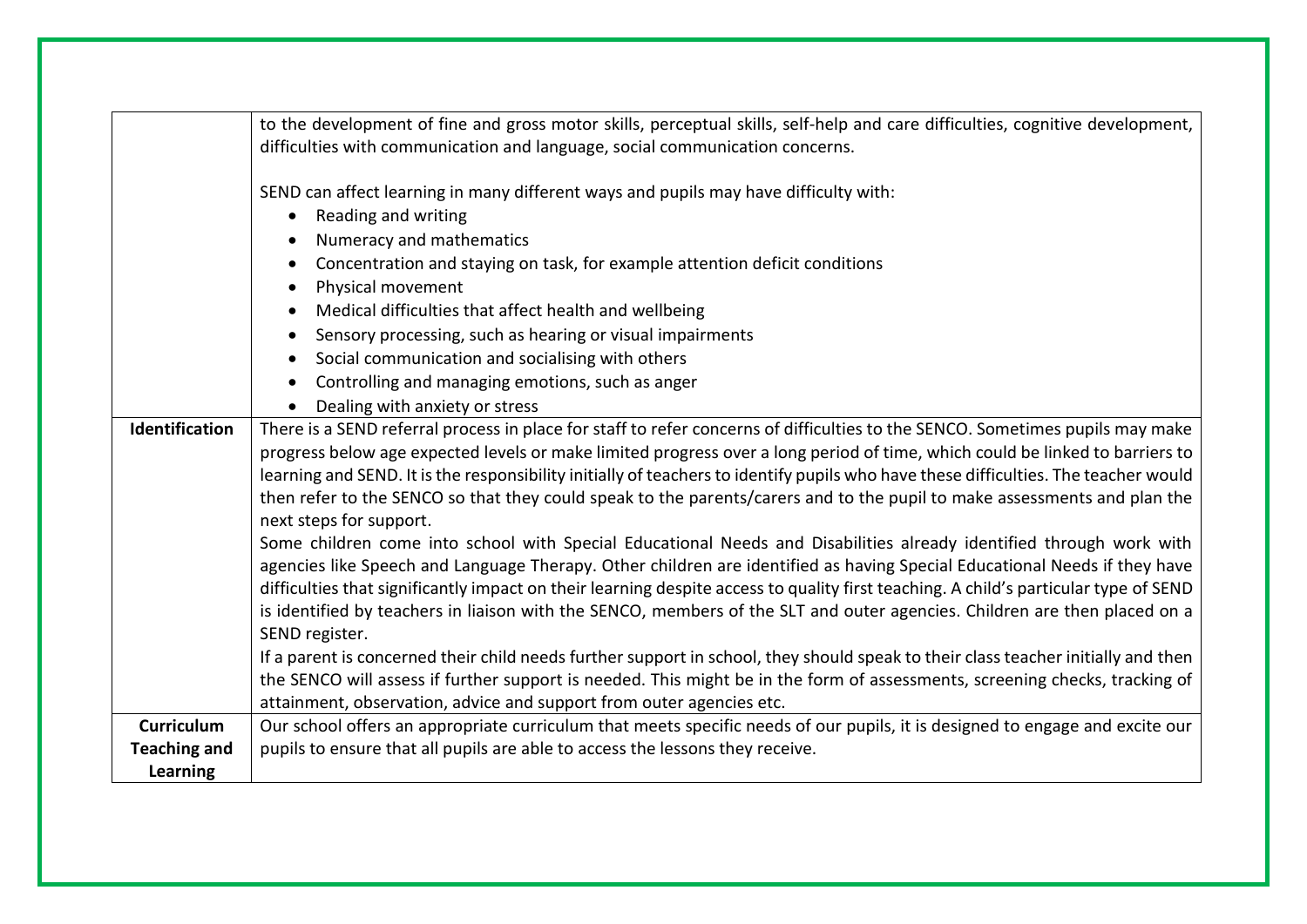|                   | All staff have high expectations and aspirations for children, resulting in all children accessing quality first teaching and        |  |  |  |
|-------------------|--------------------------------------------------------------------------------------------------------------------------------------|--|--|--|
|                   | learning on a daily basis. Clear differentiation, supports and structures such as visual timetables are put in place in the          |  |  |  |
|                   | classroom to help all children to access the learning and make progress.                                                             |  |  |  |
|                   | Class teachers are responsible for planning for the learning of all the children in their class. They are supported in class with    |  |  |  |
|                   | teaching assistants. These might work with small groups or 1:1, depending on the content of the lesson and the requirements          |  |  |  |
|                   |                                                                                                                                      |  |  |  |
|                   | of the class.                                                                                                                        |  |  |  |
|                   | Adaptations are made for pupils' to support them to access to the curriculum. Additional time, varied recording methods,             |  |  |  |
|                   | adapted tasks and additional resources are used to help children to record what they know and have remembered over time.             |  |  |  |
|                   | We provide children with Provision Maps, My Support Plans, Individual Care Plans, Personal Behaviour Plans and Education             |  |  |  |
|                   | and Health Care Plans. These are regularly reviewed and new targets are set. Children and parents/carers are invited to share        |  |  |  |
|                   | their views.                                                                                                                         |  |  |  |
|                   | We provide interventions, for example, extra booster lessons linked to English and Maths and Speech, Language and                    |  |  |  |
|                   | Communication programmes. Some of these programmes are commercially available programmes and some are planned                        |  |  |  |
|                   | for by the class teacher under the guidance of the SENCO. These are to aid achievement and progress. Teachers are aware              |  |  |  |
|                   | that they need to ensure that children are given opportunities to apply their learning on programmes in the classroom. Some          |  |  |  |
|                   | children are provided with more individualised learning programmes.                                                                  |  |  |  |
| Extra-curricular  | It is our aim that all pupils are able to fully participate in events and activities within the Academy. Extra-curricular activities |  |  |  |
| activities        | are held each term for all pupils to encourage motivation, expand learning and promote health, wellbeing and team work.              |  |  |  |
|                   | These cater the needs and interests of all pupils. If a pupil is in need of additional assistance or resources to access these       |  |  |  |
|                   | activities, this will be provided. Assistance will be provided for pupils who want to engage in sports activities, visits and trips. |  |  |  |
|                   | Academy trips are planned to include all pupils and support for pupils with SEND medical additional needs, including                 |  |  |  |
|                   | additional staff ratios, First Aid support and risk assessment.                                                                      |  |  |  |
| <b>Assessment</b> | Assessment is on-going and informal assessment takes place within each lesson.                                                       |  |  |  |
|                   | The attainment and achievement of children is monitored every half term by teachers and this is moderated by the SLT.                |  |  |  |
|                   | When it is identified that children have not made enough progress and additional support is required, class teachers raise           |  |  |  |
|                   | any concerns with the SENCO. At this point, the SENCO will suggest programmes of work or interventions that will help the            |  |  |  |
|                   | child to make progress.                                                                                                              |  |  |  |
|                   | In some cases, a referral to outer agencies may be made for additional support.                                                      |  |  |  |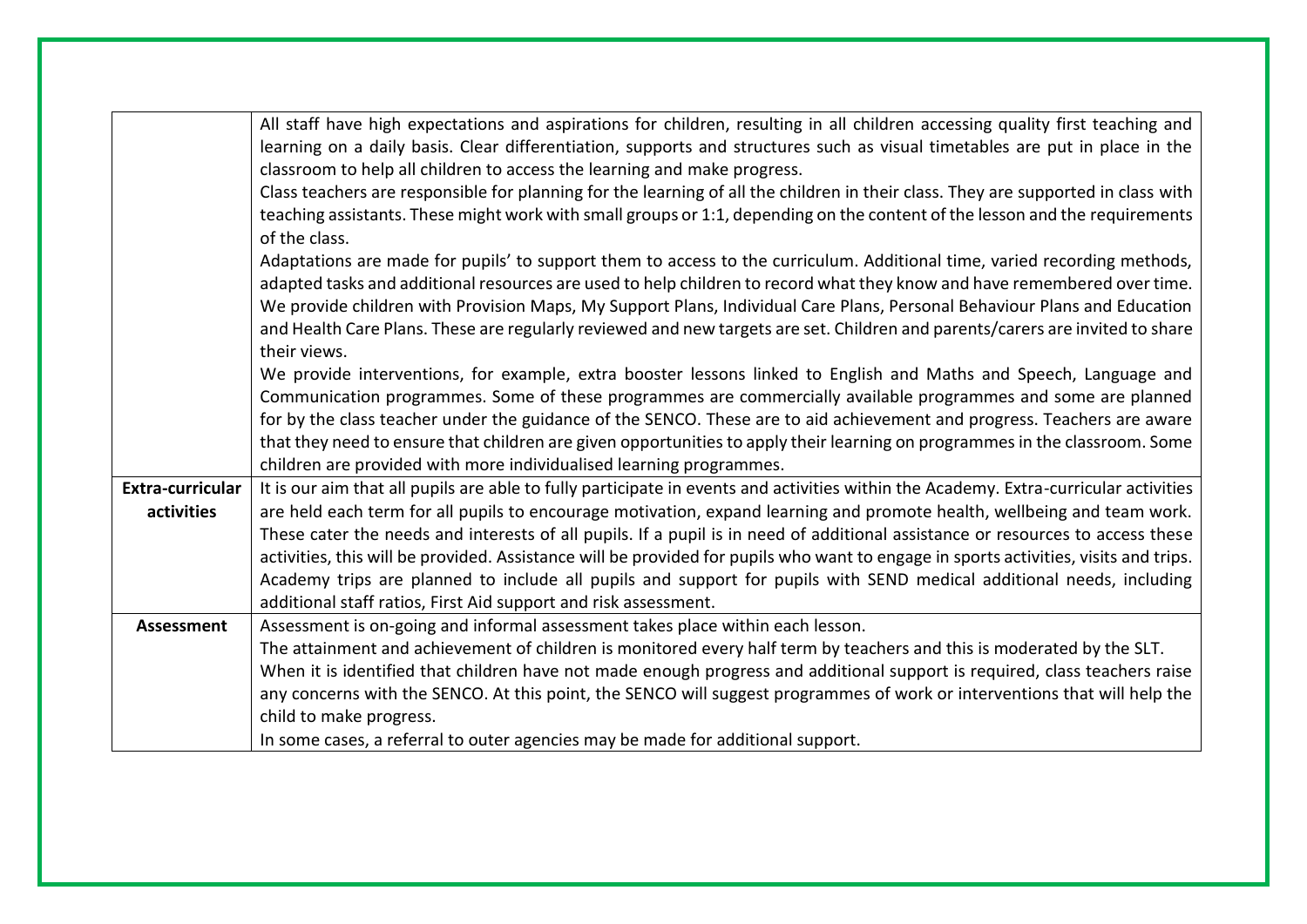|                   | Any programmes or interventions are monitored and progress is reviewed each half term. The Head Teacher holds Pupil<br>Progress meetings with staff and will discuss children identified on the SEND register. The progress of each child is monitored<br>and further support is advised when necessary.                                                                                                                                                                                                                                                                              |  |  |  |
|-------------------|---------------------------------------------------------------------------------------------------------------------------------------------------------------------------------------------------------------------------------------------------------------------------------------------------------------------------------------------------------------------------------------------------------------------------------------------------------------------------------------------------------------------------------------------------------------------------------------|--|--|--|
|                   | Class teachers are expected to share what they intend to put it place to support these pupils.                                                                                                                                                                                                                                                                                                                                                                                                                                                                                        |  |  |  |
| <b>Evaluating</b> | By assessing and reviewing the services provided for pupils, we can ensure that pupils are making progress towards planned                                                                                                                                                                                                                                                                                                                                                                                                                                                            |  |  |  |
| <b>Effective</b>  | targets and outcomes. This is important to make sure that pupils are achieving targets, narrowing the gap between                                                                                                                                                                                                                                                                                                                                                                                                                                                                     |  |  |  |
| Provision         | themselves and their peers and making age expected progress.                                                                                                                                                                                                                                                                                                                                                                                                                                                                                                                          |  |  |  |
|                   | Ongoing assessment of data with regards to pupil progress with teachers, SENCO and Senior Leaders happens to ensure<br>progress is being made.                                                                                                                                                                                                                                                                                                                                                                                                                                        |  |  |  |
|                   | Regular reviews of the Provision Maps with pupils and parents/carers allows targets to be shared by all.                                                                                                                                                                                                                                                                                                                                                                                                                                                                              |  |  |  |
|                   | Learning walks are carried out to observe Quality First Teaching in the classroom with feedback to staff to ensure the best                                                                                                                                                                                                                                                                                                                                                                                                                                                           |  |  |  |
|                   | provision is being provided.                                                                                                                                                                                                                                                                                                                                                                                                                                                                                                                                                          |  |  |  |
|                   | Review meetings and annual reviews are held where the provision of the pupils with SEND is looked at to ensure that the                                                                                                                                                                                                                                                                                                                                                                                                                                                               |  |  |  |
|                   | best provision is being provided.                                                                                                                                                                                                                                                                                                                                                                                                                                                                                                                                                     |  |  |  |
| <b>Budget</b>     | Within school, we receive funding for some children with SEND. For those children with more complex needs or an EHCP<br>additional funding may be received from the Local Authority. Other children might be supported individually or in small<br>groups for set times during the day. Interventions take place throughout the school day and they are run by teachers, TAs<br>and HLTAs. These are coordinated and supported by the SENCO. Additional specific resources may be purchased, e.g. visual,<br>sensory or hearing devices to support children to access the curriculum. |  |  |  |
| <b>Training</b>   | The SENCO has undertaken the National Award for SEND Coordination.                                                                                                                                                                                                                                                                                                                                                                                                                                                                                                                    |  |  |  |
|                   | Teachers within school have many opportunities to develop their own expertise so they can deliver Quality First Teaching.                                                                                                                                                                                                                                                                                                                                                                                                                                                             |  |  |  |
|                   | The SLT utilise learning walks, drop ins, lesson observations, conversations with children and book scrutiny to improve the                                                                                                                                                                                                                                                                                                                                                                                                                                                           |  |  |  |
|                   | quality of wave one teaching and learning in classrooms. These are recorded on training logs or pupil progress meeting<br>documentation.                                                                                                                                                                                                                                                                                                                                                                                                                                              |  |  |  |
|                   | Regular staff meeting time (at least once per term) is allocated to discuss Special Educational Needs allowing staff to access                                                                                                                                                                                                                                                                                                                                                                                                                                                        |  |  |  |
|                   | training as appropriate.<br>Training is delivered according to the needs of the children in the school ensuring that teachers are equipped to meet the                                                                                                                                                                                                                                                                                                                                                                                                                                |  |  |  |
|                   | needs of the children in their class. This has been provided by the SENCO following the 'assess, plan, do, review' cycle.                                                                                                                                                                                                                                                                                                                                                                                                                                                             |  |  |  |
|                   | The SENCO arranges for outer agencies to provide training for non-teaching and teaching staff if appropriate.                                                                                                                                                                                                                                                                                                                                                                                                                                                                         |  |  |  |
|                   |                                                                                                                                                                                                                                                                                                                                                                                                                                                                                                                                                                                       |  |  |  |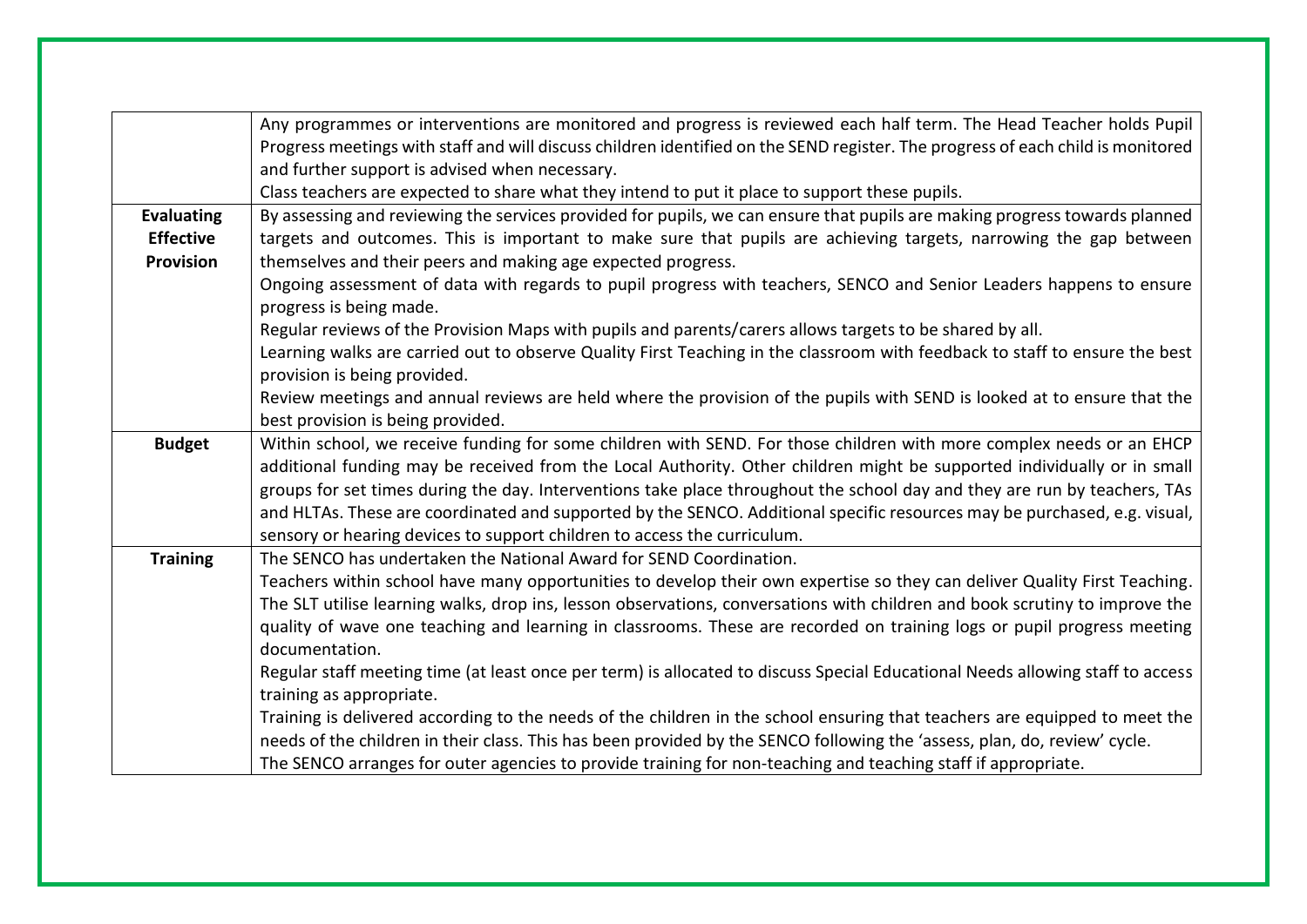|               | There are three staff members in school that are Team Teach trained and are competent at carrying out the strategies such      |  |  |  |
|---------------|--------------------------------------------------------------------------------------------------------------------------------|--|--|--|
|               | as distraction techniques.                                                                                                     |  |  |  |
|               | The SENCO has attended recent training on reducing anxiety and fine and gross motor skills development.                        |  |  |  |
|               | Speech and language therapists, occupational therapists working for the NHS have delivered 1:1 training sessions with          |  |  |  |
|               | teaching assistants who work with children who partake in these interventions.                                                 |  |  |  |
|               | Habilitation therapists are available to work on a 1:1 basis with pupils and complete environmental audits to ensure safe      |  |  |  |
|               | environments for children are secured and maintained.                                                                          |  |  |  |
|               | Specialist expertise will be secured by the SENCO by liaising with outer agencies and reflecting ongoing training needs within |  |  |  |
|               | the school's accessibility plan.                                                                                               |  |  |  |
| Partnerships  | Planning meetings are held with outer agencies to liaise with the school to plan additional support for pupils where           |  |  |  |
| with external | appropriate.                                                                                                                   |  |  |  |
| agencies      | We utilise the support of other agencies including:                                                                            |  |  |  |
|               | <b>Education Psychology Service</b><br>$\bullet$                                                                               |  |  |  |
|               | <b>Communication and Interaction Team</b>                                                                                      |  |  |  |
|               | <b>Behaviour Support Services</b><br>$\bullet$                                                                                 |  |  |  |
|               | Child and Adolescent Mental Health Services<br>$\bullet$                                                                       |  |  |  |
|               | <b>Future in Minds</b><br>٠                                                                                                    |  |  |  |
|               | <b>Learning Support Services</b><br>$\bullet$                                                                                  |  |  |  |
|               | Early Help Hub (Wakefield Families Together)<br>$\bullet$                                                                      |  |  |  |
|               | <b>School Nursing team</b><br>$\bullet$                                                                                        |  |  |  |
|               | <b>Health visitors</b><br>$\bullet$                                                                                            |  |  |  |
|               | Hearing impairment services                                                                                                    |  |  |  |
|               | Visual impairment services<br>$\bullet$                                                                                        |  |  |  |
|               | Occupational therapists<br>$\bullet$                                                                                           |  |  |  |
|               | Physiotherapists                                                                                                               |  |  |  |
|               | <b>Habilitation Specialists</b><br>$\bullet$                                                                                   |  |  |  |
|               | School works closely with all outside agencies and has maintains contact via email or phone calls. The school will use the     |  |  |  |
|               | specialist advice of the agencies to ensure the curriculum meets the needs of the child.                                       |  |  |  |
|               |                                                                                                                                |  |  |  |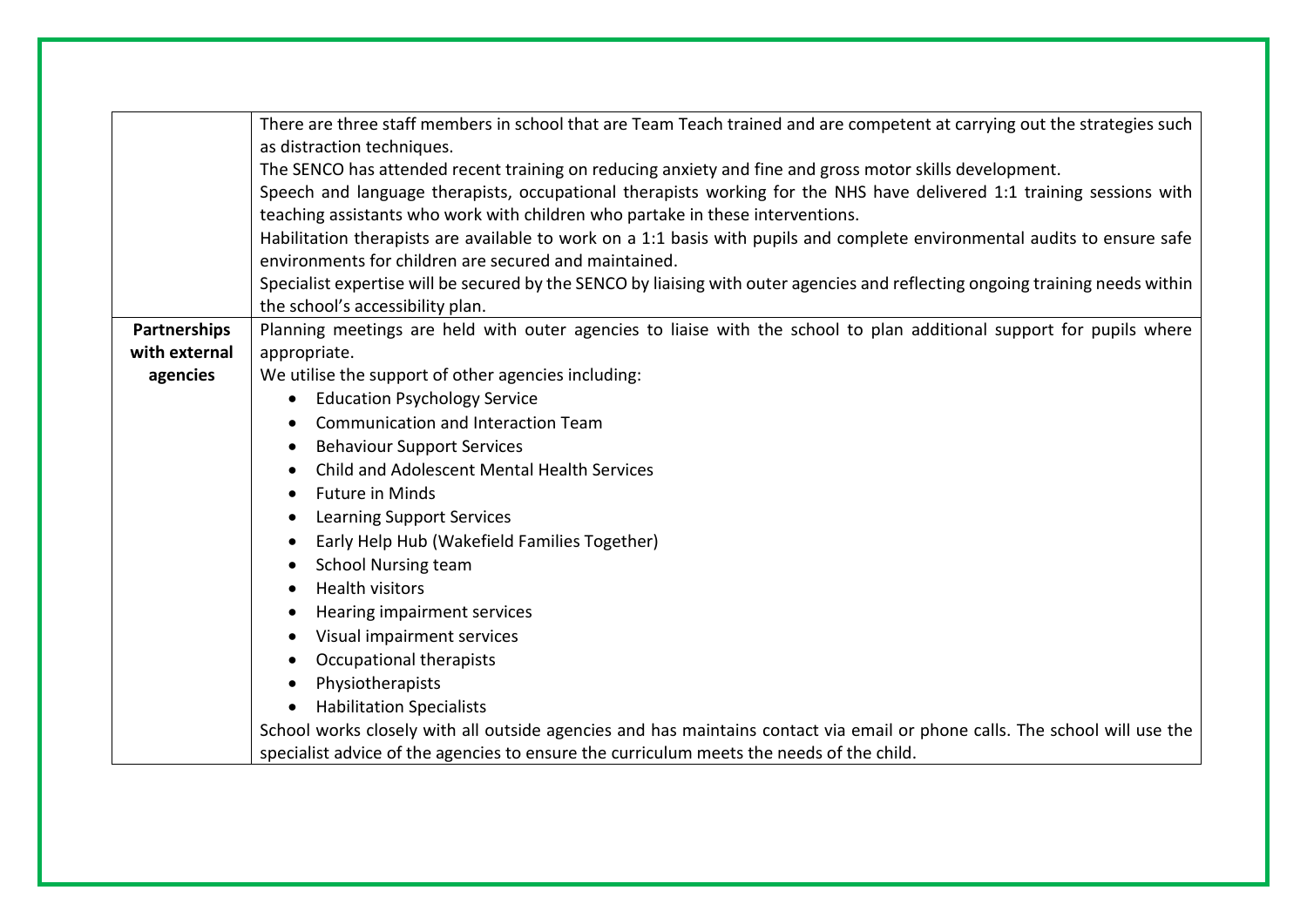| Communication         | The views and voice of our parents/carers is very important to the Academy. We operate an open door policy and welcomes                                           |  |  |  |
|-----------------------|-------------------------------------------------------------------------------------------------------------------------------------------------------------------|--|--|--|
| with                  | parents into school. Most communication is held with parents before and after school, through meetings and parent                                                 |  |  |  |
| <b>Parents/Carers</b> | consultations, which are held once per term. The SENCO will advise parents on local services they can access.                                                     |  |  |  |
|                       | Termly review Provision Map review meetings take place with class teachers and the SENCO where appropriate. New                                                   |  |  |  |
|                       | Provision Maps are shared and sent home with parents to ensure parents are aware what support and interventions their                                             |  |  |  |
|                       | child is receiving in school. Other review meetings will take place during the year (such as parent evenings, EHCP annual                                         |  |  |  |
|                       | reviews), these may be held with class teachers, the SENCO and parents attend plus any other outside agencies if                                                  |  |  |  |
|                       | appropriate.                                                                                                                                                      |  |  |  |
|                       | Reports from professionals are also shared with parents by class teachers with the support of the SENCO when needed.                                              |  |  |  |
|                       | Throughout the entire process, parental involvement and communication is vital and this is something we encourage here                                            |  |  |  |
|                       | at West End Academy. The SENCO makes herself available for parents should they wish to come into school to discuss                                                |  |  |  |
|                       | information further.                                                                                                                                              |  |  |  |
|                       | All meetings, which are held with parents, will follow the 'assess, plan, do and review' cycle of support for their child. This                                   |  |  |  |
|                       | will include:                                                                                                                                                     |  |  |  |
|                       | Assess - The teacher and/or SENCO contacts parents/carers if any concerns are raised about barriers to learning to<br>$\bullet$<br>assess the needs of the pupil. |  |  |  |
|                       | Plan $-A$ meeting with parents/carers, the pupil and other agencies and professionals is held to discuss these concerns<br>and planning for the right support.    |  |  |  |
|                       | $Do - We$ make an action plan, identify needs, set targets and put the right support in place. We action this support<br>$\bullet$<br>and intervention.           |  |  |  |
|                       | Review - We review the support and intervention to see if it has been successful and look at next steps for support.<br>$\bullet$                                 |  |  |  |
|                       | We meet with parents/carers and the pupil to find out what has worked and how we can better support their needs.                                                  |  |  |  |
|                       | Parents/carers will be consulted at all times if ever there is a change to the planned support for the pupil or any<br>changes to their needs.                    |  |  |  |
|                       | Where a pupil has a Supporting Me to Learn Plan, My Support Plan, Statement or Education, Health and Care Plan regular                                            |  |  |  |
|                       | review meetings will be held with parents/carers to discuss support and progress on the plan. During these meetings learning                                      |  |  |  |
|                       | outcomes, targets and review dates will be discussed and agreed.                                                                                                  |  |  |  |
|                       | Parents can support their child by attending the meetings that are held with the class teachers and or SENCO, work with                                           |  |  |  |
|                       | their child at home on the learning targets that are set and take part in following the school's homework policy.                                                 |  |  |  |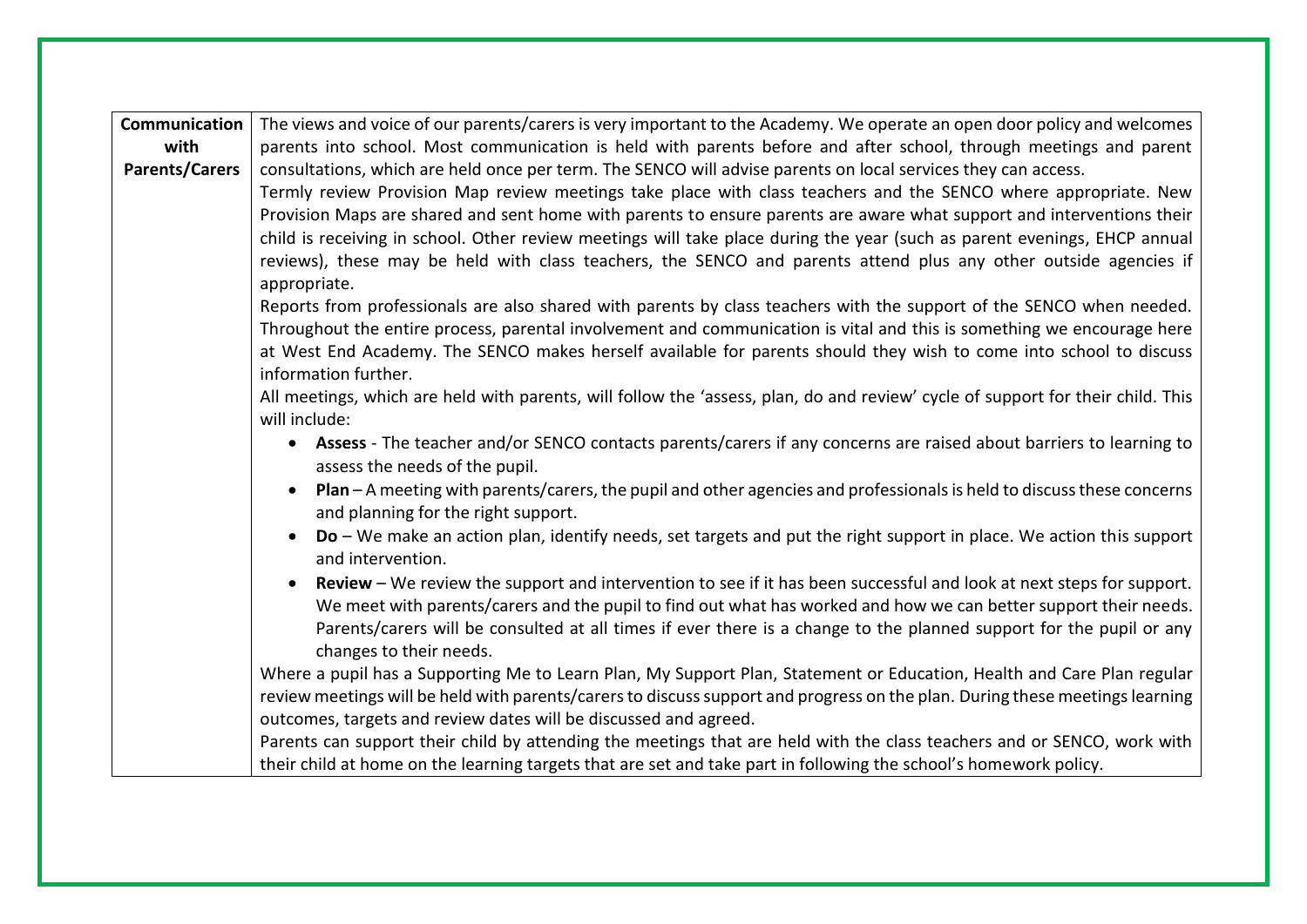| Communication     | Developing strong relationships with pupils and members of staff is very important so that pupils feel comfortable and           |  |  |
|-------------------|----------------------------------------------------------------------------------------------------------------------------------|--|--|
| with children     | confident to have conversations about their education and any concerns.                                                          |  |  |
|                   | The pupil voice is very important to the Academy as the pupil is at the centre of everything that we do. We will speak to the    |  |  |
|                   | pupil before any meetings about them to ensure that they are able to express how they feel and what they think.                  |  |  |
|                   | Regular discussions are held with teachers and pupils to review their progress and discuss any concerns. The teacher will        |  |  |
|                   | always listen to what the pupil needs and personalise learning to ensure that they are making progress. When writing the         |  |  |
|                   | Provision Maps for the pupil, the pupil is always involved and their targets are shared with them so they understand what        |  |  |
|                   | they are working on.                                                                                                             |  |  |
|                   | Pupil questionnaires are used to collate the views of our children with SEND and this is also carried out on a yearly basis. For |  |  |
|                   | this, we use visual prompts and child friendly language, which allows us to see how the children feel they are progressing in    |  |  |
|                   | their learning and what they enjoy at school.                                                                                    |  |  |
|                   | Sometimes pupils will also be invited to review meetings to express their thoughts and feelings if the Academy feels this will   |  |  |
|                   | be beneficial to them. We will record what the pupil thinks and feels and SENCO will share this in meetings with                 |  |  |
|                   | parents/carers and external agencies. This is in the format of a Pupil Passport, which allows them to share their views and      |  |  |
|                   | feelings linked to their achievements, progress and targets.                                                                     |  |  |
|                   | Children's views are also gathered and included during annual review meetings.                                                   |  |  |
| <b>Well-being</b> | As an Academy, we recognise that barriers to learning can have a lasting impact on pupils' ability to learn and their life       |  |  |
|                   | chances. We are proud that we are able to provide support for our most vulnerable pupils. We want to ensure that every           |  |  |
|                   | pupil is able to fulfil their potential. To do this, we ensure that all pupils have access to pastoral support to improve their  |  |  |
|                   | social emotional development and resilience.                                                                                     |  |  |
|                   | We have a zero tolerance attitude to bullying of all pupils, including SEND. Your child's class teacher is the first point of    |  |  |
|                   | contact for pupils, they monitor attendance, offer support and track positive discipline.                                        |  |  |
|                   | SEAL lessons and assemblies raise awareness of bullying, e and online safety and healthy relationships, as well as many other    |  |  |
|                   | key areas of pupil development. The promotion of Spiritual, Moral, Social and Cultural Development is clear through learning     |  |  |
|                   | environments, workshops, lessons and community events. The school now teaches stand alone 'Relationships and Health'             |  |  |
|                   | lessons.                                                                                                                         |  |  |
| <b>Transition</b> | All pupils including those with SEND are supported to make successful transitions from the foundation stage to primary           |  |  |
|                   | school and from primary school to secondary school. We have very high aspirations for all pupils and work to improve             |  |  |
|                   | outcomes the outcomes of SEND and the most vulnerable by giving them guidance and advice, including about education.             |  |  |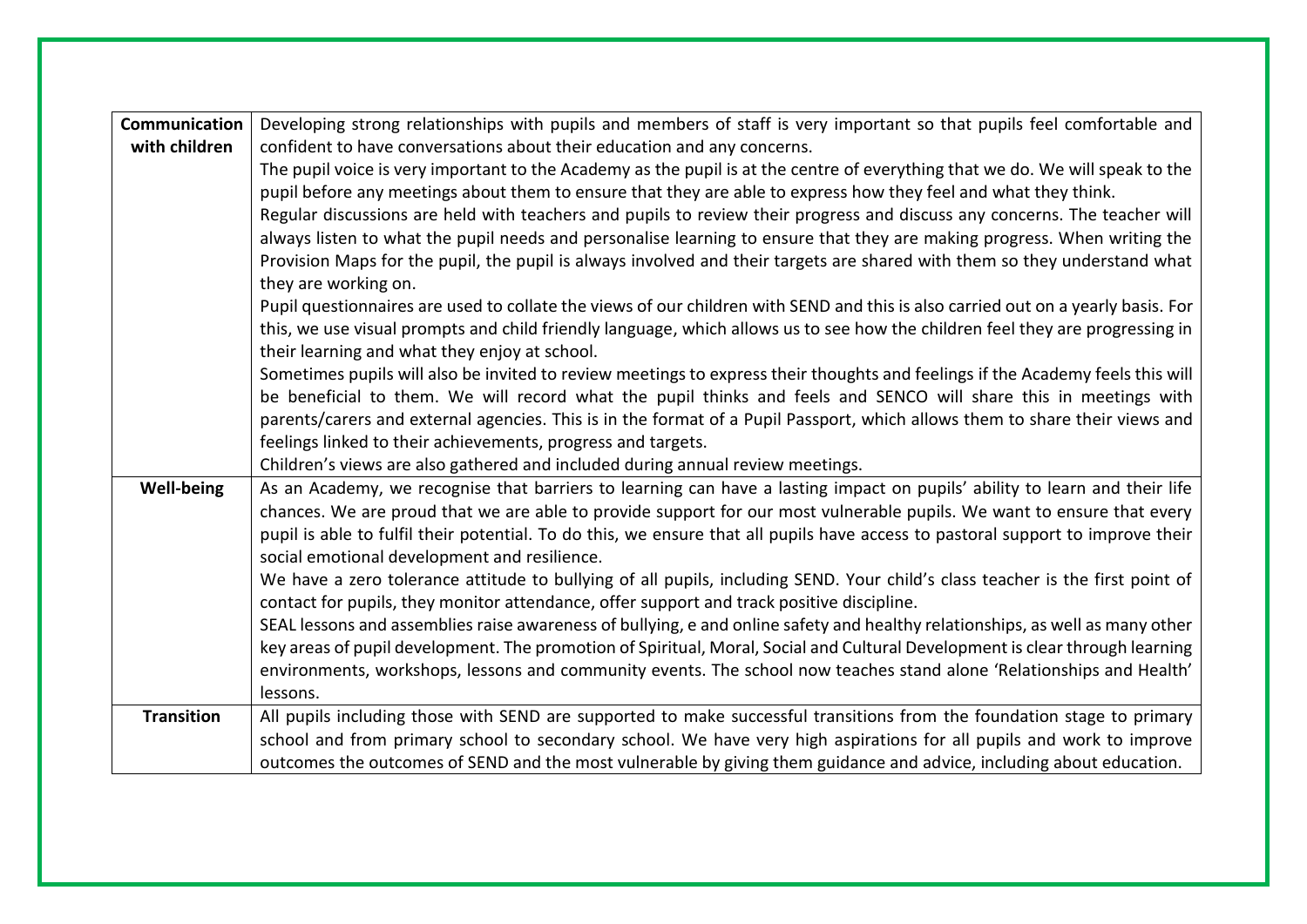|                      | Both reception and year 6 teachers (supported by the SENCO) works with the primary or secondary school to share<br>information when pupils are in this year group. If necessary, the transition process includes extra visits, meetings with the |  |  |  |
|----------------------|--------------------------------------------------------------------------------------------------------------------------------------------------------------------------------------------------------------------------------------------------|--|--|--|
|                      | SENCO and visits to the Academy. SEND pupils may also attend transition visits and events to develop their confidence and                                                                                                                        |  |  |  |
|                      | self-esteem. The SENCO invites the SENCO of the primary and secondary school to attend the Statements/Education Health                                                                                                                           |  |  |  |
|                      | and Care plans of the pupils transferring to High School to ensure they have a good understanding of how to meet their                                                                                                                           |  |  |  |
|                      | needs.                                                                                                                                                                                                                                           |  |  |  |
|                      | If a pupil transfers schools mid-term, the SENCO will endeavour to attend handover and review meetings prior to transition                                                                                                                       |  |  |  |
|                      | to ensure the needs of the pupils are being met.                                                                                                                                                                                                 |  |  |  |
|                      | For pupils who may require a placement in a specialist setting or resource provision, the SENCO will hold early annual reviews                                                                                                                   |  |  |  |
|                      | during the Autumn term in liaison with parents and carers, class teachers and outer agencies to submit to panel for review.                                                                                                                      |  |  |  |
|                      | All class teachers at West End Academy also endeavour to ensure that each year a child moves up into to a new class, they                                                                                                                        |  |  |  |
|                      | share relevant information and work collaboratively to ensure a smooth transition is achieved.                                                                                                                                                   |  |  |  |
| <b>Medical</b>       | We provide support with personal hygiene and administering medicines.                                                                                                                                                                            |  |  |  |
| interventions        | A large number of staff members have up-to-date First Aid training; some have extended Paediatric First Aid training.                                                                                                                            |  |  |  |
|                      | School nursing have recently delivered training on administering epi-pens for children with severe allergic reactions.                                                                                                                           |  |  |  |
|                      | Our policies relating to this can be found on the school website. https://west-endacademy.org/policies/                                                                                                                                          |  |  |  |
| <b>Accessibility</b> | We are a highly accessible school without steps; we have access for wheel chairs and disabled toilets.                                                                                                                                           |  |  |  |
|                      | If parents/carers have English as an additional language, we can arrange for a translator to attend meetings to ensure that<br>parents/carers are able to express their views. This applies to parent's evenings, meetings and other key events. |  |  |  |
|                      | Accessibility arrangements for examinations and tests will be applied for by the SENCO/Assessment Coordinator when                                                                                                                               |  |  |  |
|                      | needed in consultation with parents/carers and pupils, for example a scribe or reader.                                                                                                                                                           |  |  |  |
|                      | Additional facilities and equipment to support children and young people with special educational needs will be acquired by<br>the school in consultation with Waterton Academy Trust.                                                           |  |  |  |
|                      | We work with outer agencies to ensure that pupils with visual or hearing impairments have a learning environment and are                                                                                                                         |  |  |  |
|                      | provided with additional resources which are suited to meet their needs.                                                                                                                                                                         |  |  |  |
|                      | Please see the Accessibility Plan on our website at https://west-endacademy.org/policies/                                                                                                                                                        |  |  |  |
| <b>Adaptations</b>   | Additional resources as purchased to support pupils to increase their access to the curriculum. Examples of resources the                                                                                                                        |  |  |  |
|                      | school has available are as follows:                                                                                                                                                                                                             |  |  |  |
|                      | slope boards<br>$\bullet$                                                                                                                                                                                                                        |  |  |  |
|                      | • wobble cushions                                                                                                                                                                                                                                |  |  |  |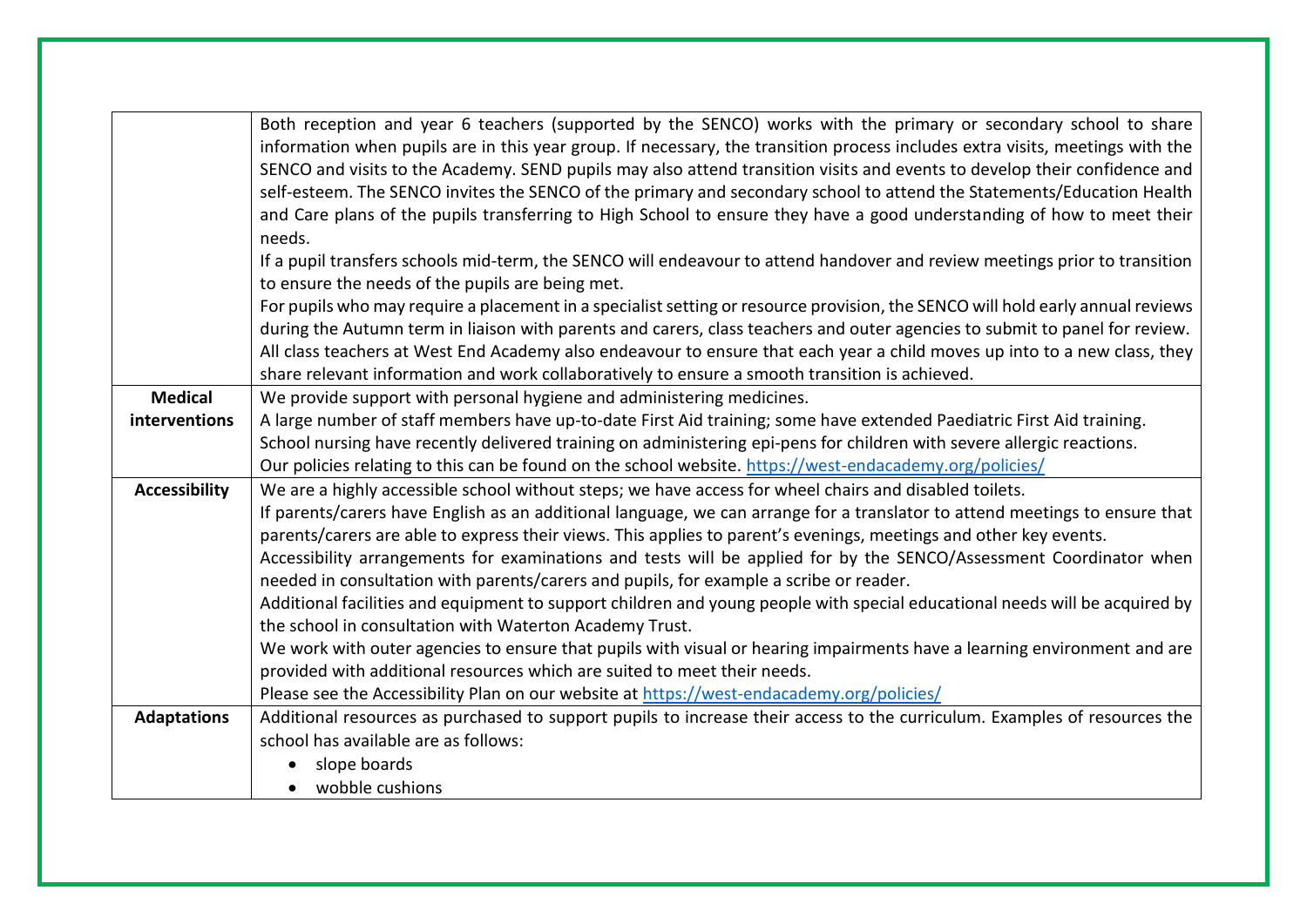|                   | non-slip mats                                                                                                               |  |
|-------------------|-----------------------------------------------------------------------------------------------------------------------------|--|
|                   | adapted scissors, pencils etc                                                                                               |  |
|                   | adapted seating                                                                                                             |  |
|                   | coloured overlays                                                                                                           |  |
|                   | tinted interactive whiteboards                                                                                              |  |
|                   | access to enlarged printed books.                                                                                           |  |
| Governing         | Each term the head teacher and/or SENCO provide the governing body with a termly update regarding the school's progress     |  |
| body              | towards the SEND action plan and/or School Development Plan targets.                                                        |  |
| <b>Complaints</b> | If you would like to make a complaint, our school has a complaints procedure. This can be found on our school website under |  |
| procedures        | the 'policies' section. https://west-endacademy.org/policies/                                                               |  |

| <b>Key Terms</b>                       |                                                    |  |
|----------------------------------------|----------------------------------------------------|--|
| EHC - Education, Health & Care Plan    | SALT - Speech and Language Therapist               |  |
| EPS - Educational Psychology Service   | CIAT - Communication and Interaction Team          |  |
| <b>LSS - Learning Support Services</b> | BST - Behaviour Support Team                       |  |
| HI-Hearing Impairment Service          | CAMHS - Child and Adolescent Mental Health Service |  |
| VI - Visually Impaired Team            | SEMH - Social Emotional and Mental Health          |  |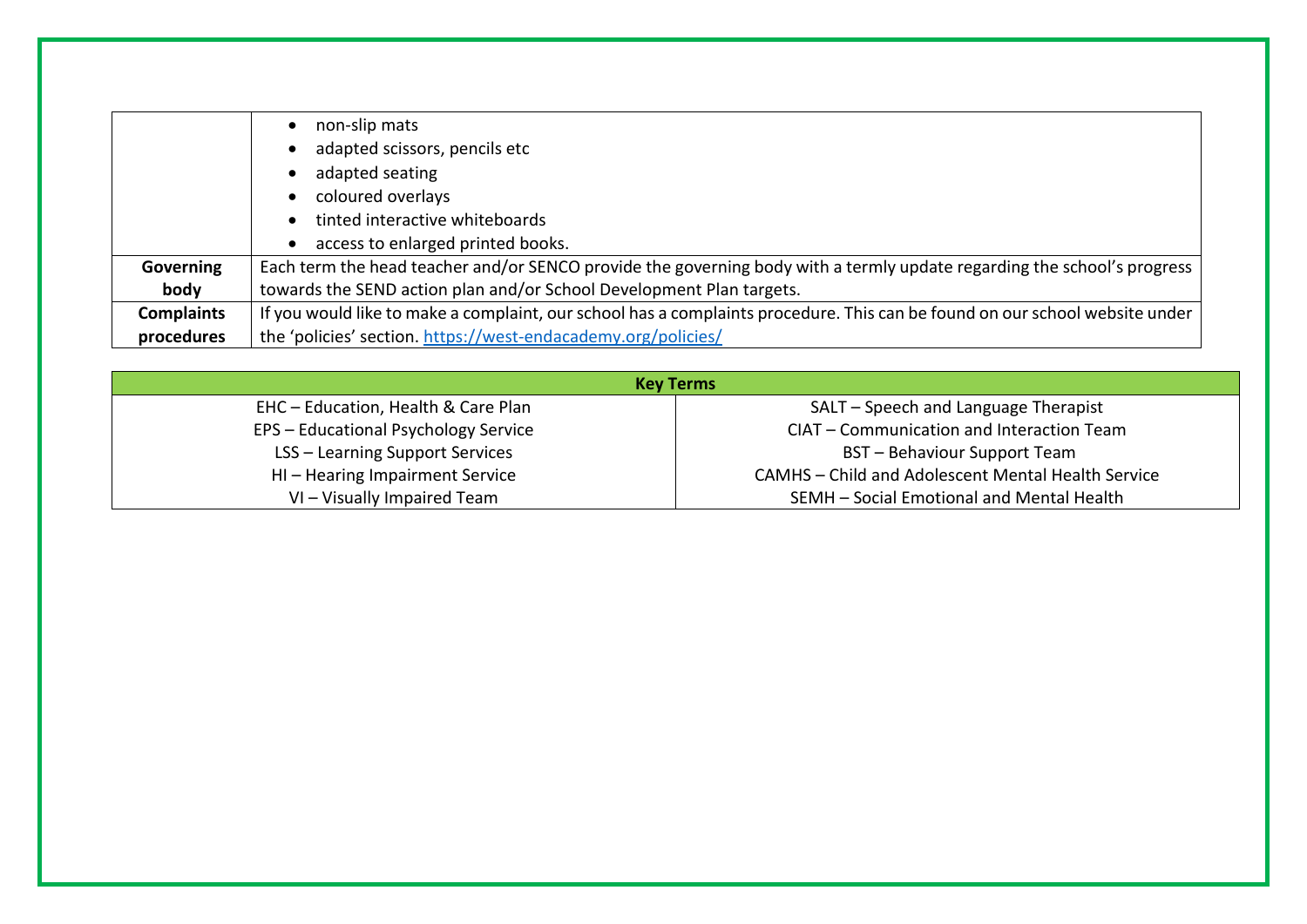## **Support, advice and guidance for parents/carers**

| <b>Type of</b>                     | <b>Name of organisation</b>                                                                                    | <b>Contact information</b>                                                                 |
|------------------------------------|----------------------------------------------------------------------------------------------------------------|--------------------------------------------------------------------------------------------|
| Difficulty/                        |                                                                                                                |                                                                                            |
| <b>Area of need</b><br><b>SEND</b> |                                                                                                                |                                                                                            |
|                                    | Wakefield Early Support Advice Information Liaison                                                             | Telephone: 01924 304152                                                                    |
| support                            | (WESAIL).                                                                                                      | Email: WESAIL@barnardos.org.uk                                                             |
|                                    |                                                                                                                | Like our Facebook page: Wesail Wakefield<br>Website: www.barnardos.org.uk/wesail-wakefield |
|                                    | This is a service available to parents and carers of a                                                         | Address: Barnardo's Wakefield Services, Room 249, Castleford                               |
|                                    | child or a young person, who has, or may have Special                                                          |                                                                                            |
|                                    | Educational Needs and/or Disabilities (SEND) aged 0-<br>25 years who are living within the Wakefield District. | Civic Centre, Ferrybridge Road, Castleford, WF10 4JH                                       |
|                                    |                                                                                                                |                                                                                            |
| Parent/carer                       | Wakefield Early Support Advice Information Liaison                                                             | Telephone: 01924 304152                                                                    |
| workshops                          | (WESAIL).                                                                                                      | Workshops can be booked using the following link: Eventbright.                             |
|                                    |                                                                                                                | Type in "wesail" in the search box to view all the workshops                               |
|                                    | This service offers workshops to parents/carers. A                                                             | available and select the one you are interested in. You then                               |
|                                    | variety of different workshops are available.                                                                  | need to click on the green "register" button, which takes you to                           |
|                                    |                                                                                                                | a brief online booking form. Confirmation will be sent via email.                          |
|                                    |                                                                                                                |                                                                                            |
| Family                             | Early Help Hubs                                                                                                | Dave Taylor Team Manager telephone: 01977 722305                                           |
| support                            |                                                                                                                | Dave Taylor Team Manager email:                                                            |
|                                    | Early Help brings together professionals who will work                                                         | cfhsoutheast@wakefield.gov.uk                                                              |
|                                    | with your whole family to try to improve things for                                                            | Website: http://www.wakefield.gov.uk/schools-and-                                          |
|                                    | everyone. Early Help can include support with things                                                           | children/early-help                                                                        |
|                                    | like parenting, employment, anti-social behaviour and                                                          | Address: South East Children First Hub Cedars Children's Centre                            |
|                                    | emotional wellbeing. Early Help services are for the                                                           | Hemsworth, WF9 4QJ                                                                         |
|                                    | whole family. They are for families who have children                                                          |                                                                                            |
|                                    | and young people up to the age of 19, or up to age 25                                                          |                                                                                            |
|                                    | if SEND, and who may need additional support                                                                   |                                                                                            |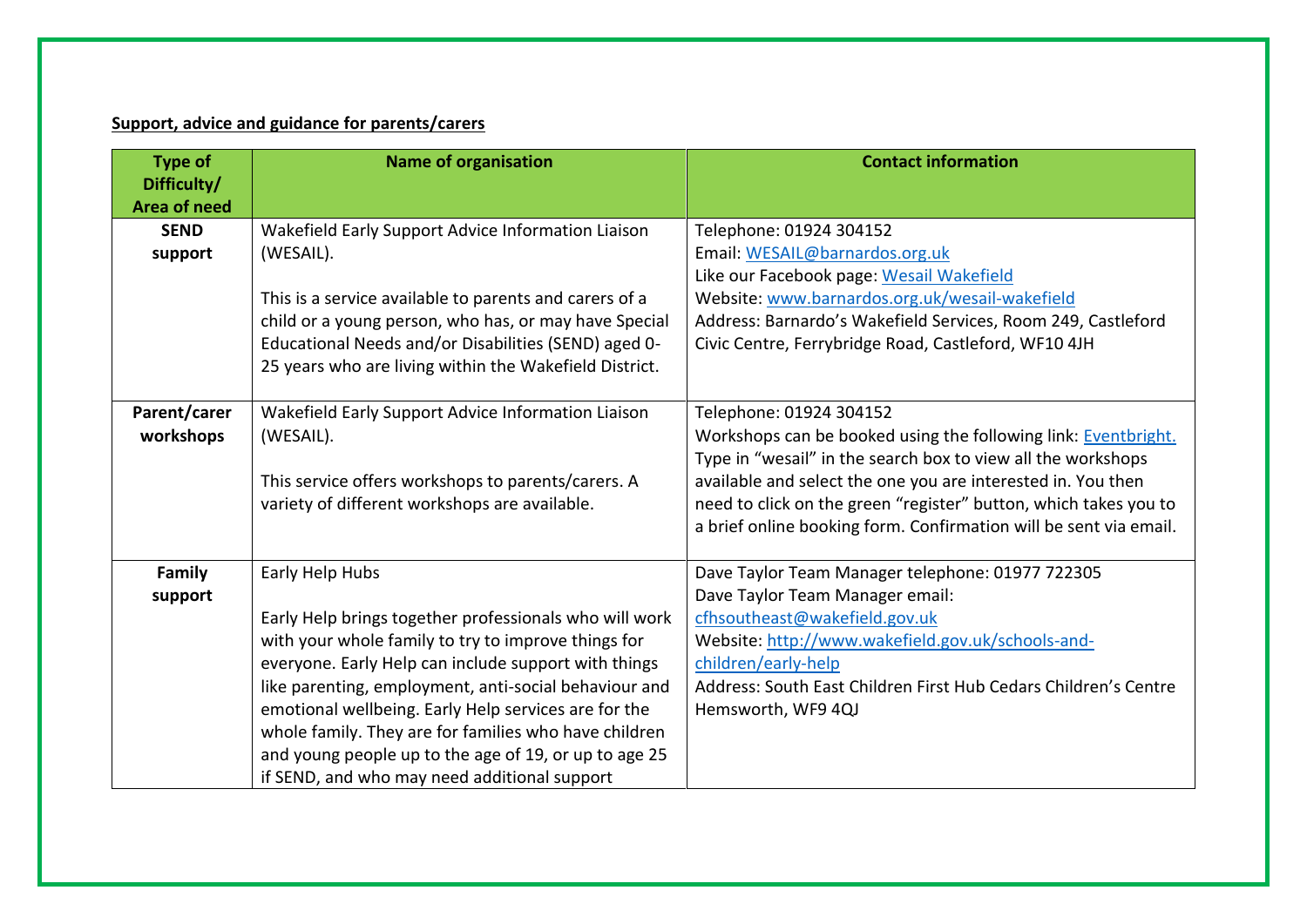| Parenting<br>courses                                      | Parenting support<br>We deliver a range of FREE parenting courses across<br>the Wakefield district.                                                                                                                                                                                                                          | Contact: 01924 303301<br>Website: http://www.wakefield.gov.uk/schools-and-<br>children/supporting-families/information-for-families/parenting-<br>courses |
|-----------------------------------------------------------|------------------------------------------------------------------------------------------------------------------------------------------------------------------------------------------------------------------------------------------------------------------------------------------------------------------------------|-----------------------------------------------------------------------------------------------------------------------------------------------------------|
| <b>Autistic</b><br>Spectrum<br><b>Conditions</b><br>(ASC) | <b>National Autistic Society</b><br>We are the UK's largest provider of specialist autism<br>services. Our trained staff and volunteers bring passion<br>and expertise to the lives of 100,000 autistic people<br>every year. In this section, you'll find services directed<br>towards autistic people, parents and carers. | Helpline: 0808 800 4104<br>Website: www.autism.org.uk                                                                                                     |
| <b>Autistic</b><br>Spectrum<br><b>Conditions</b><br>(ASC) | <b>NHS</b><br>This guide can help if you or someone you care about<br>is autistic or might be autistic.                                                                                                                                                                                                                      | Website:<br>www.nhs.uk/Livewell/Autism/Pages/Parentsguidetoautism.aspx                                                                                    |
| <b>Autistic</b><br>Spectrum<br><b>Conditions</b><br>(ASC) | <b>Beat Autism</b><br>Offer free parent support groups in Wakefield and<br>Pontefract. They are friendly relaxed meetings where<br>you can share your own experiences, learn from<br>others and support each other in happy, funny,<br>stressed and upsetting times.                                                         | Contact: 07903 271785<br>Website: http://www.beatautism.co.uk/                                                                                            |
| <b>Attention</b><br><b>Deficit and</b><br><b>Defiance</b> | Children and Young People's ASD and ADHD<br>(Wakefield) Care Pathway<br>Advice and information.                                                                                                                                                                                                                              | Website: https://my-oscar.nhs.uk/care-pathways/mental-<br>health/children-and-young-peoples-asd-and-adhd-care-pathway                                     |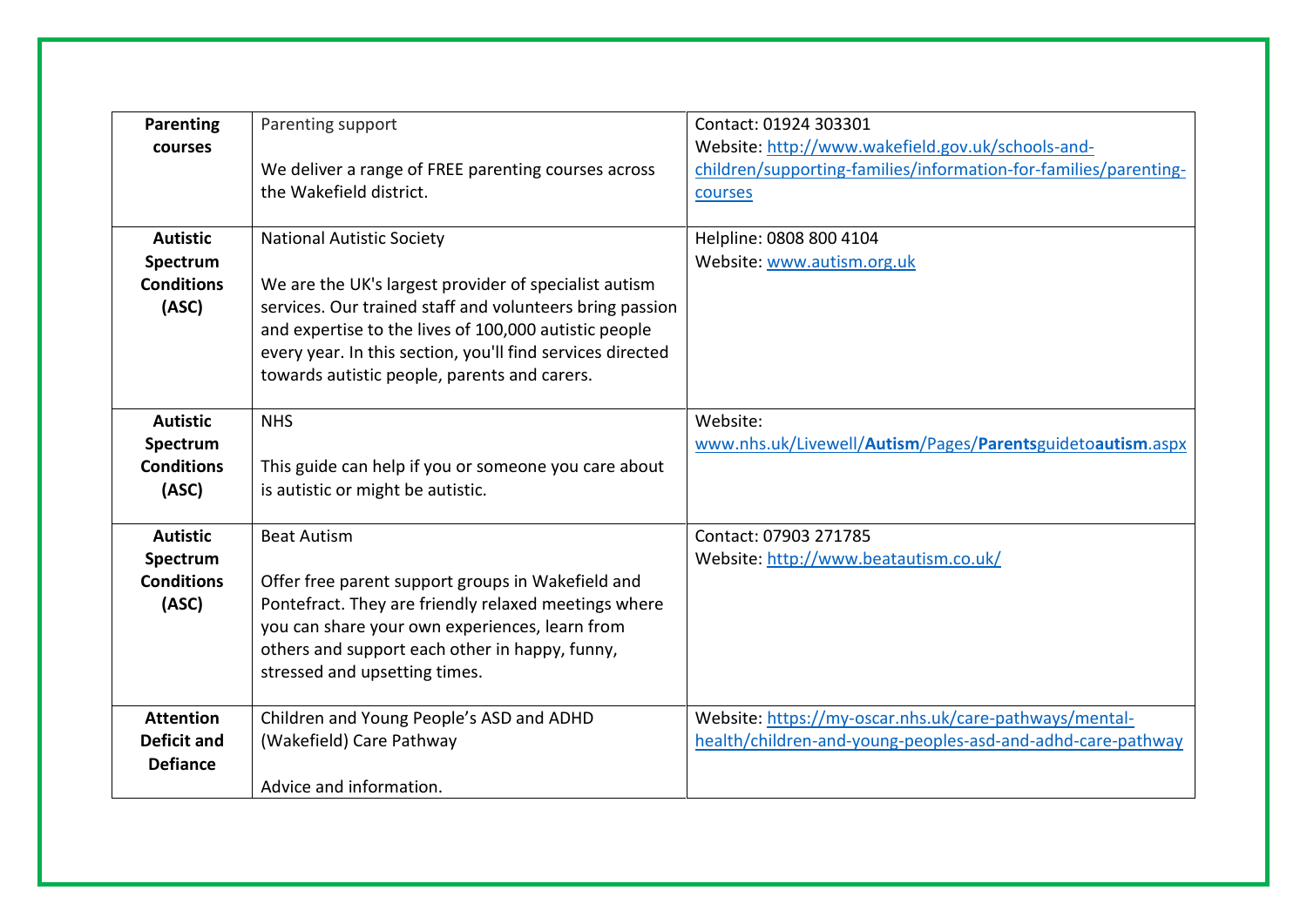| <b>Disorder</b><br>(ADHD)<br><b>Autistic</b><br>Spectrum<br><b>Conditions</b><br>(ASC)                         |                                                                                                                                                                                                                                                                                                                |                                                                                                                       |
|----------------------------------------------------------------------------------------------------------------|----------------------------------------------------------------------------------------------------------------------------------------------------------------------------------------------------------------------------------------------------------------------------------------------------------------|-----------------------------------------------------------------------------------------------------------------------|
| <b>Attention</b><br><b>Deficit and</b><br><b>Defiance</b><br><b>Disorder</b><br>(ADHD)                         | Attention deficit hyperactivity disorder (ADHD) service<br>Wakefield<br>We are a specialist community service that is<br>accessible to local residents. We are friendly,<br>approachable and our team always put the needs of<br>service users, their family or carers first.                                  | Contact: 01924 316494<br>Website:<br>https://www.southwestyorkshire.nhs.uk/services/adhd-service/                     |
| <b>Attention</b><br><b>Deficit and</b><br><b>Defiance</b><br><b>Disorder</b><br>(ADHD)<br><b>Mental Health</b> | <b>Young Minds</b><br>We're the UK's leading charity fighting for children and<br>young people's mental health. Our helpline provides<br>support and advice to parents and carers worried<br>about the emotional wellbeing or behaviour of a<br>young person in their care with confidential expert<br>advice. | Parent helpline: 0800 802 5544<br>Website: https://youngminds.org.uk/find-help/conditions/adhd-<br>and-mental-health/ |
| <b>Mental Health</b>                                                                                           | <b>CAHMS</b><br>CAHMS is the 'Children and Young Peoples Mental<br>Health and Emotional Wellbeing (Wakefield) Care<br>Pathway'. The Wakefield child and adolescent mental                                                                                                                                      | Telephone: 01977 735900<br>Website:<br>https://www.southwestyorkshire.nhs.uk/services/camhs-<br>wakefield/            |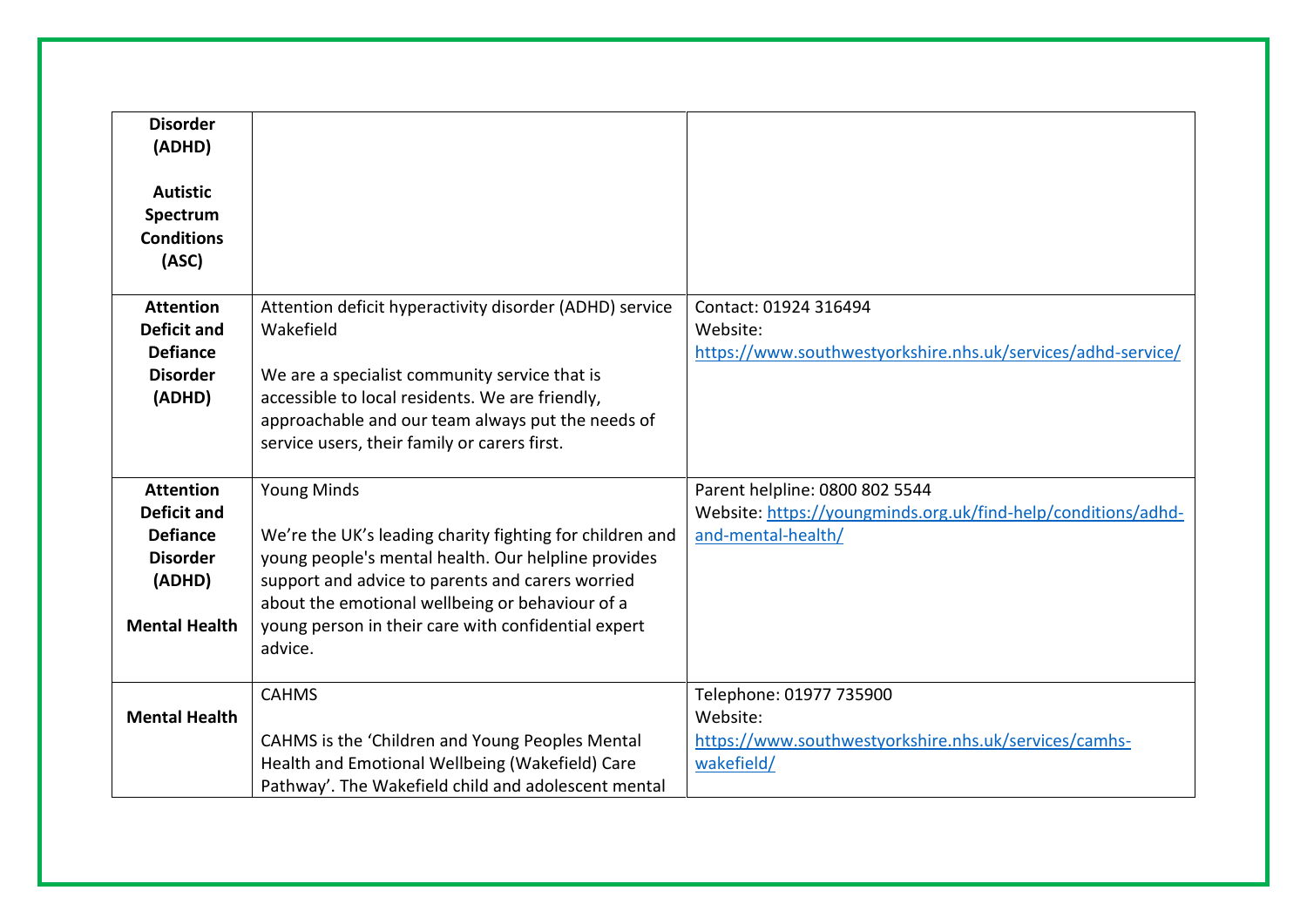|                                                                 | health service (CAMHS) provides assessment,<br>interventions and support to children, young people<br>and their families who are suffering from significant<br>mental health or behavioural problems.                                                                                |                                                                                                                                                |
|-----------------------------------------------------------------|--------------------------------------------------------------------------------------------------------------------------------------------------------------------------------------------------------------------------------------------------------------------------------------|------------------------------------------------------------------------------------------------------------------------------------------------|
| <b>Mental Health</b>                                            | ChildLine<br>Free and confidential helpline offering advice and<br>support to families and children.                                                                                                                                                                                 | Telephone: 0800 11 11<br>Website: www.childline.org.uk                                                                                         |
| <b>Mental Health</b>                                            | <b>HOPELINEUK</b><br>If you are having thoughts of suicide or are concerned<br>for a young person who might be you can contact<br>HOPELINEUK for confidential support and practical<br>advice.                                                                                       | Telephone: 0800 068 41 41<br>Text: 07786209697<br>Email: pat@papyrus-uk.org<br>Website: https://papyrus-uk.org/hopelineuk/                     |
| <b>Mental Health</b>                                            | <b>BEAT</b><br>Beat can help if you're affected by eating disorders or<br>other difficulties with food, weight and body image.                                                                                                                                                       | Telephone:<br>0845 634 7650<br>Website: https://www.b-eat.co.uk/                                                                               |
| Speech,<br>Language and<br>Communication<br><b>Difficulties</b> | Speech and language therapy (SALT)<br>The Children's Speech and Language Therapy service is<br>based in Mid Yorkshire Hospitals NHS Trust and sits<br>alongside Children's Physiotherapy & Children's<br>Occupational Therapy (OT). Together we form the<br>Children's Therapy Team. | Contact: 01977 465417<br>Email: children.salt@midyorks.nhs.uk<br>Website: https://www.midyorks.nhs.uk/speech-and-language-<br>therapy-children |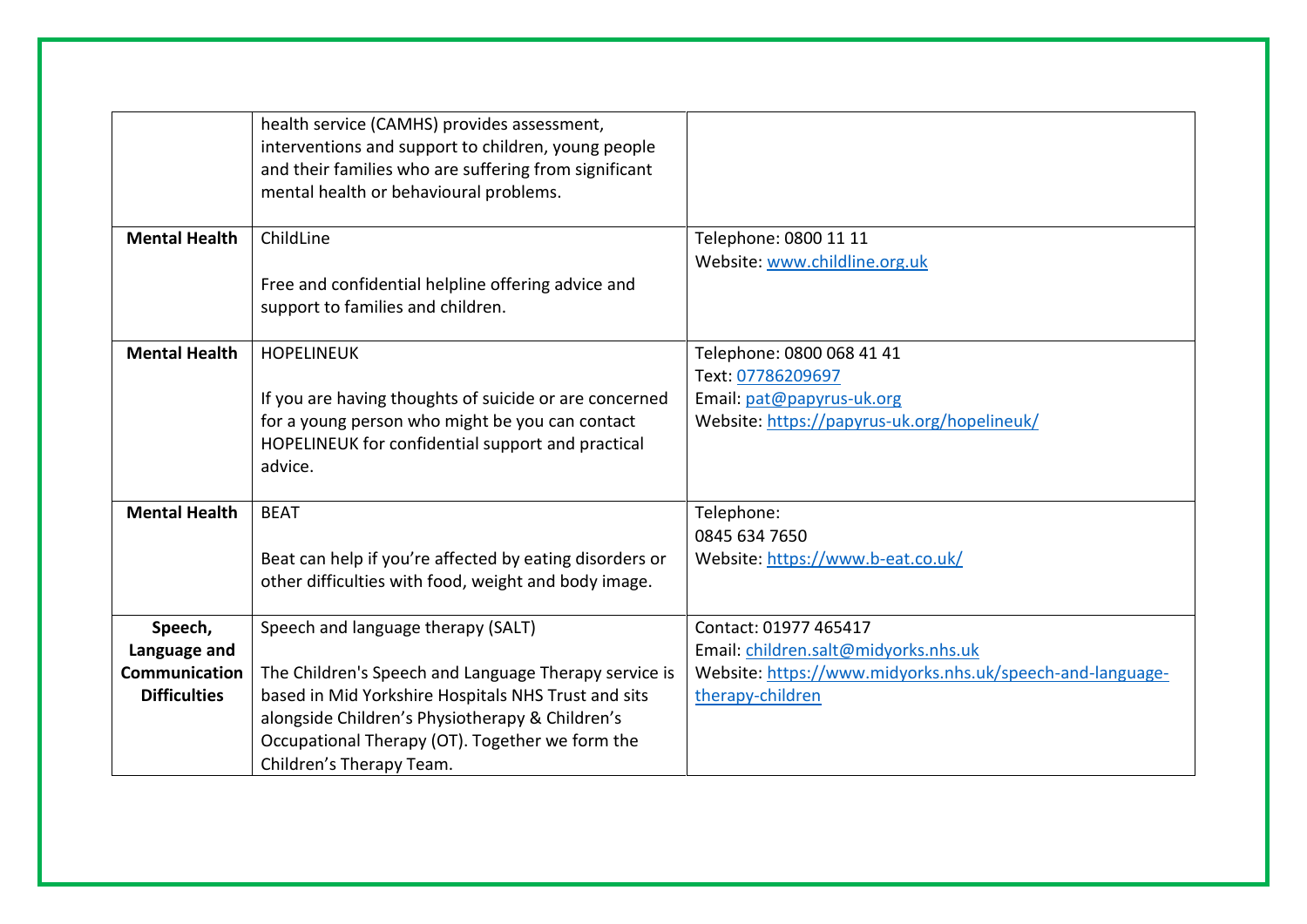|                                                                 | Children's Speech and Language Therapy helps<br>children with a range of speech, language and<br>communication needs (SLCN) to achieve and maintain<br>their potential. It also provides support and advice to<br>families and those working with children.                                                                                                                |                                                               |
|-----------------------------------------------------------------|----------------------------------------------------------------------------------------------------------------------------------------------------------------------------------------------------------------------------------------------------------------------------------------------------------------------------------------------------------------------------|---------------------------------------------------------------|
| Speech,<br>Language and<br>Communication<br><b>Difficulties</b> | <b>Talking Point</b><br>The Talking Point website has loads of great free<br>resources to help parents and carers of children with<br>speech, language and communication needs (SLCN),<br>including a Progress Checker.                                                                                                                                                    | Further information at www.talkingpoint.org.uk                |
| Speech,<br>Language and<br>Communication<br><b>Difficulties</b> | <b>iCan</b><br>Through our various programmes and services<br>available throughout the UK, we can reach out to<br>parents, practitioners and the children with speech<br>and language difficulties.                                                                                                                                                                        | Contact: 020 7843 2544<br>Website:www.ican.org.uk/            |
| <b>Visually</b><br>impaired                                     | Royal National Institute of Blind People (RNIB)<br>Are one of the UK's leading sight loss charities and the<br>largest community of blind and partially sighted<br>people. We recognise everyone's unique experience of<br>sight loss and offer help and support for blind and<br>partially sighted people - this can be anything from<br>practical and emotional support. | Telephone: 0303 123 9999<br>Website: https://www.rnib.org.uk/ |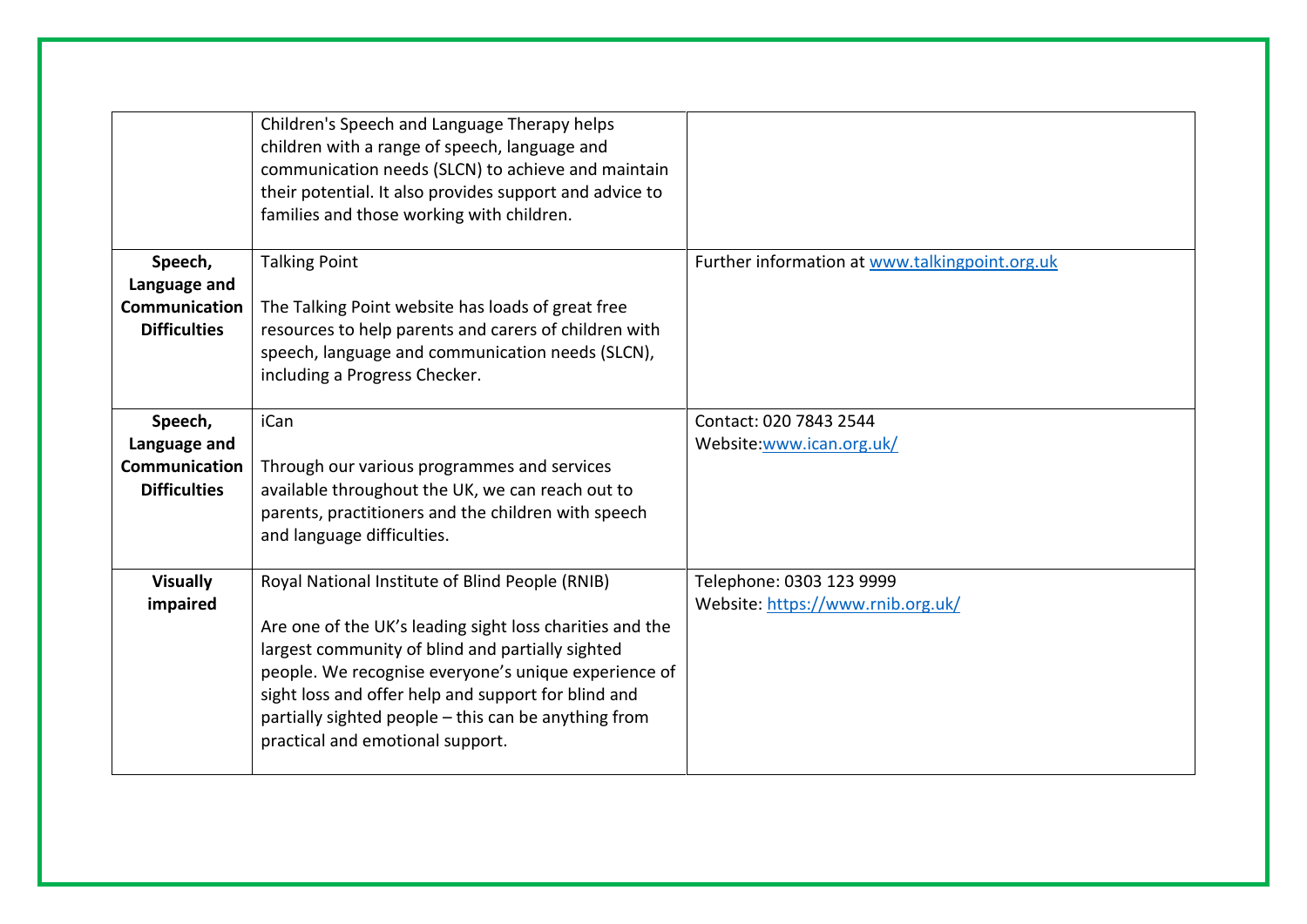| <b>Visually</b><br>impaired          | Wakefield District Sight Aid                                                                                                                                                                                                                                                                                            | Telephone: 01924 215555<br>Email: admin@wdsa.org.uk                                                                                  |
|--------------------------------------|-------------------------------------------------------------------------------------------------------------------------------------------------------------------------------------------------------------------------------------------------------------------------------------------------------------------------|--------------------------------------------------------------------------------------------------------------------------------------|
|                                      | Our services include practical help and advice, and a<br>wide programme of activities designed to provide<br>emotional and wellbeing support.                                                                                                                                                                           | Website: https://www.wdsa.org.uk/                                                                                                    |
| Deaf and<br>hearing<br>impaired      | Wakefield & District Society for Deaf People<br>This is a specialised service concerned with the needs<br>of deaf and hearing impaired people throughout the<br>Wakefield Metropolitan District. Coffee mornings,<br>social clubs and job clubs are available.                                                          | Telephone: 01924 375958<br>Text: 07760 482372<br>Email: enquiries@wakefielddeaf.org.uk<br>Website: https://www.wakefielddeaf.org.uk/ |
| <b>Learning</b><br><b>Disability</b> | MENCAP (The Voice of a Learning Disability)<br>We are here to improve the lives of people with a<br>learning disability and their families now, and fight<br>alongside them for a better future. We team up with<br>our network of over 400 local groups to reach people<br>across England, Northern Ireland and Wales. | Telephone: 0808 808 1111<br>Website: https://www.mencap.org.uk/                                                                      |
| <b>Dyscalculia</b>                   | <b>British Dyslexia Association</b><br>Advice, support and up-to-date information.                                                                                                                                                                                                                                      | Website: https://www.bdadyslexia.org.uk/dyslexic/maths-<br>difficulties-dyscalculia                                                  |
| <b>Dyslexia</b>                      | Yorkshire Dyslexia<br>Yorkshire Dyslexia provides specialist dyslexia<br>assessments for children and adults in Yorkshire. We                                                                                                                                                                                           | Contact: 01422 365500<br>Email: info@yorkshiredyslexia.co.uk<br>Website: https://www.yorkshiredyslexia.co.uk/                        |